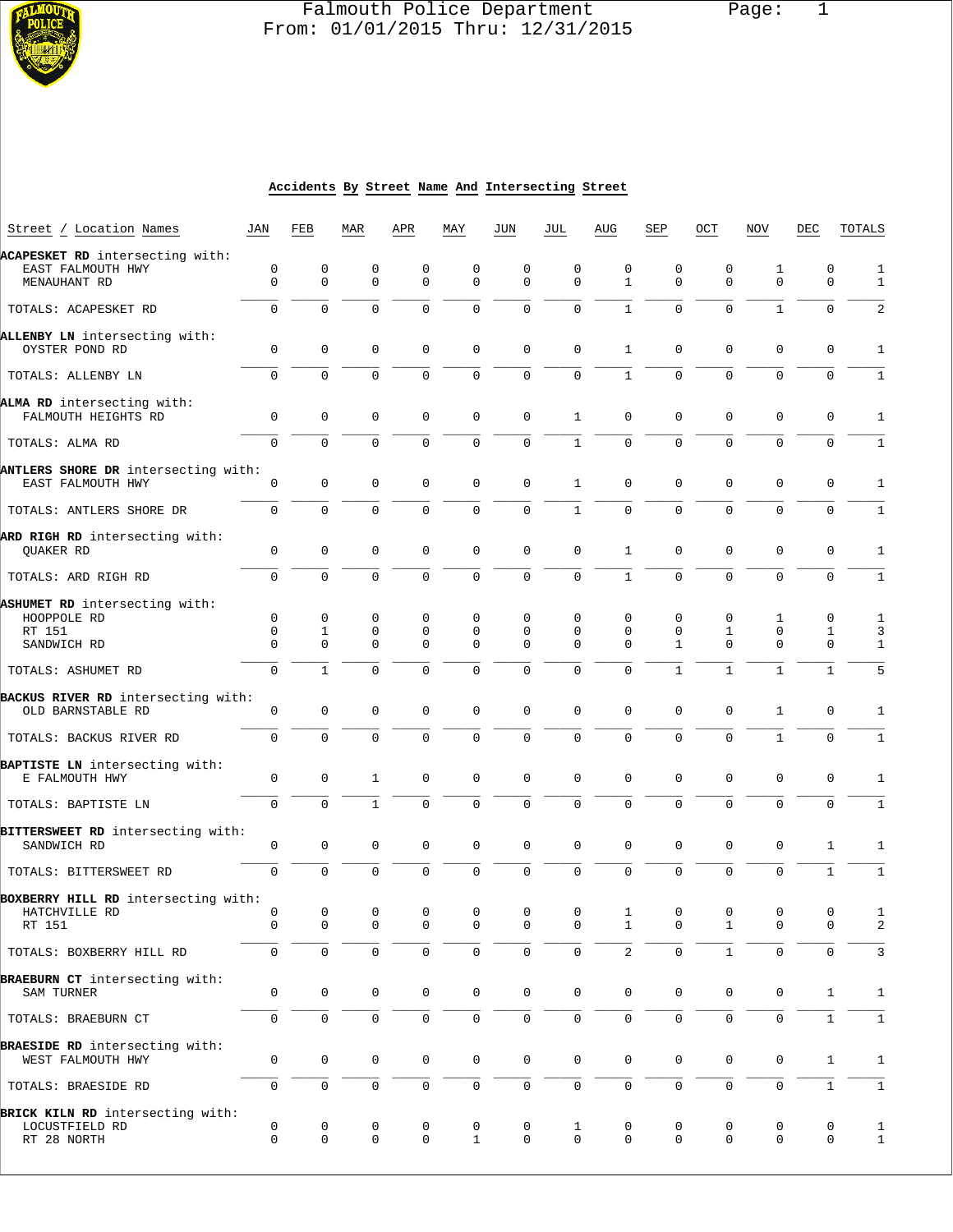### Falmouth Police Department Page: 2 From: 01/01/2015 Thru: 12/31/2015

| RT 28 SOUTH<br>SANDWICH RD<br>WEST FALMOUTH HWY           | $\mathbf 0$<br>$\mathbf 0$<br>$\mathbf 0$ | 0<br>$\mathbf 0$<br>$\mathbf 0$ | 0<br>$\mathbf 0$<br>$\mathbf 0$ | 0<br>$\mathbf 0$<br>$\mathbf 0$ | 0<br>2<br>$\mathbf 0$      | $\Omega$<br>0<br>$\Omega$ | $\mathbf 0$<br>2<br>$\Omega$ | 1<br>$\mathbf{1}$<br>$\Omega$ | 0<br>$\mathbf 1$<br>$\mathbf{1}$ | 0<br>$\mathbf{1}$<br>$\mathbf{0}$ | O<br>$\mathbf 0$<br>$\mathbf 0$ | $\Omega$<br>$\mathbf 0$<br>0 | 1<br>7<br>$\mathbf{1}$ |
|-----------------------------------------------------------|-------------------------------------------|---------------------------------|---------------------------------|---------------------------------|----------------------------|---------------------------|------------------------------|-------------------------------|----------------------------------|-----------------------------------|---------------------------------|------------------------------|------------------------|
| TOTALS: BRICK KILN RD                                     | 0                                         | $\Omega$                        | $\Omega$                        | $\Omega$                        | 3                          | $\mathbf 0$               | 3                            | $\overline{a}$                | 2                                | $\mathbf{1}$                      | $\Omega$                        | $\mathbf 0$                  | 11                     |
|                                                           |                                           |                                 |                                 |                                 |                            |                           |                              |                               |                                  |                                   |                                 |                              |                        |
| BRIDGE ST intersecting with:<br>MENAUHANT RD              | $\mathsf 0$                               | $\mathbf 0$                     | $\mathbf 0$                     | 1                               | $\mathbf 0$                | $\mathbf 0$               | $\mathbf 0$                  | 0                             | $\mathbf 0$                      | $\mathbf 0$                       | $\mathbf 0$                     | $\mathbf 0$                  | $\mathbf{1}$           |
| TOTALS: BRIDGE ST                                         | $\mathbf 0$                               | $\mathbf 0$                     | $\mathbf 0$                     | $\mathbf{1}$                    | $\mathbf 0$                | $\mathbf 0$               | $\mathbf 0$                  | $\mathbf 0$                   | $\mathbf 0$                      | $\mathbf{0}$                      | $\mathbf 0$                     | $\mathbf 0$                  | $\mathbf{1}$           |
| CARRIAGE SHOP RD intersecting with:<br>METOXIT RD         | 0                                         | 0                               | 0                               | 0                               | 0                          | 1                         | 0                            | 0                             | 0                                | 0                                 | 0                               | $\mathbf 0$                  | $\mathbf{1}$           |
| OLD BARNSTABLE RD                                         | 0                                         | $\mathbf{1}$                    | $\mathbf 0$                     | $\mathbf{1}$                    | $\mathbf{1}$               | $\mathbf 0$               | $\Omega$                     | $\Omega$                      | $\mathbf 0$                      | $\mathbf 0$                       | $\mathbf 0$                     | $\mathbf 0$                  | 3                      |
| TOTALS: CARRIAGE SHOP RD                                  | $\Omega$                                  | $\mathbf{1}$                    | $\Omega$                        | $\mathbf{1}$                    | $\mathbf{1}$               | $\mathbf{1}$              | $\Omega$                     | $\Omega$                      | $\Omega$                         | $\Omega$                          | $\Omega$                        | $\mathbf 0$                  | 4                      |
| CEDAR MEADOWS LN intersecting with:<br>TEATICKET HWY      | $\mathsf 0$                               | $\mathbf 0$                     | $\mathbf 0$                     | $\mathbf 0$                     | $\mathbf 0$                | $\mathbf 0$               | $\mathbf{1}$                 | 0                             | 0                                | 0                                 | $\mathbf{1}$                    | $\mathbf 0$                  | 2                      |
| TOTALS: CEDAR MEADOWS LN                                  | $\overline{0}$                            | $\mathbf 0$                     | $\mathbf 0$                     | $\mathbf 0$                     | $\mathbf 0$                | $\mathsf{O}\xspace$       | $\mathbf{1}$                 | $\mathbf 0$                   | $\mathbf 0$                      | $\mathbf 0$                       | $\mathbf{1}$                    | $\mathbf 0$                  | 2                      |
| CENTRAL AVE intersecting with:                            |                                           |                                 |                                 |                                 |                            |                           |                              |                               |                                  |                                   |                                 |                              |                        |
| EAST FALMOUTH HWY<br>MENAUHANT RD                         | $\mathsf 0$<br>$\Omega$                   | $\mathbf 0$<br>$\mathbf 0$      | 0<br>$\mathbf 0$                | 0<br>$\mathbf 0$                | $\mathbf 0$<br>$\mathbf 0$ | 2<br>$\mathbf 0$          | $\mathbf 0$<br>$\Omega$      | 0<br>$\Omega$                 | 0<br>$\mathbf 0$                 | 0<br>$\mathbf{0}$                 | $\mathsf 0$<br>$\mathbf 0$      | $\mathsf 0$<br>$\mathbf{1}$  | 2<br>$\mathbf{1}$      |
| TOTALS: CENTRAL AVE                                       | $\Omega$                                  | $\Omega$                        | $\Omega$                        | $\Omega$                        | $\Omega$                   | $\overline{2}$            | $\Omega$                     | $\Omega$                      | $\Omega$                         | $\Omega$                          | $\Omega$                        | $\mathbf{1}$                 | 3                      |
| CENTRAL PARK CT intersecting with:<br><b>JERICHO PATH</b> | $\mathsf 0$                               | $\mathbf 0$                     | $\mathbf 0$                     | $\mathbf 0$                     | $\mathbf 0$                | $\mathbf 0$               | $\mathbf 0$                  | $\mathbf{1}$                  | $\mathsf 0$                      | $\mathbf{0}$                      | $\mathsf 0$                     | $\mathbf 0$                  | 1                      |
| TOTALS: CENTRAL PARK CT                                   | $\overline{0}$                            | $\mathbf 0$                     | $\mathbf 0$                     | $\mathbf 0$                     | $\mathbf 0$                | $\mathbf 0$               | $\mathbf 0$                  | $\mathbf{1}$                  | $\mathbf 0$                      | $\mathbf 0$                       | $\mathbf 0$                     | $\mathbf 0$                  | 1                      |
| CHURCH ST intersecting with:<br>WOODS HOLE RD             | 0                                         | $\mathbf 0$                     | $\mathbf 0$                     | $\mathbf 0$                     | $\mathbf{1}$               | $\mathbf{1}$              | $\mathbf 0$                  | 0                             | 0                                | $\mathbf 0$                       | $\mathbf 0$                     | $\mathbf 0$                  | 2                      |
| TOTALS: CHURCH ST                                         | $\mathsf{O}$                              | $\Omega$                        | $\mathbf 0$                     | $\Omega$                        | $\mathbf{1}$               | $\mathbf{1}$              | 0                            | 0                             | $\mathbf 0$                      | $\mathbf{0}$                      | $\mathbf 0$                     | $\mathbf 0$                  | 2                      |
| CLOVERFIELD WAY intersecting with:                        |                                           |                                 |                                 |                                 |                            |                           |                              |                               |                                  |                                   |                                 |                              |                        |
| RT 151                                                    | $\mathsf 0$                               | $\mathsf{O}\xspace$             | $\mathbf 0$                     | $\mathbf{1}$                    | $\mathsf{O}\xspace$        | $\mathbf 0$               | $\mathbf 0$                  | 0                             | 0                                | $\mathbf{0}$                      | $\mathbf 0$                     | $\mathbf 0$                  | $\mathbf{1}$           |
| TOTALS: CLOVERFIELD WAY                                   | $\overline{0}$                            | $\mathbf 0$                     | $\mathbf 0$                     | $\mathbf{1}$                    | $\mathbf 0$                | $\mathbf 0$               | 0                            | $\overline{0}$                | $\mathbf 0$                      | $\mathbf{0}$                      | $\mathbf 0$                     | $\mathbf 0$                  | $\mathbf{1}$           |
| COLLINS RD intersecting with:<br>WAQUOIT HWY              | $\mathbf 1$                               | $\mathbf 0$                     | $\mathbf 0$                     | $\mathbf 0$                     | $\mathbf 0$                | $\mathbf{1}$              | $\mathbf 0$                  | 0                             | $\mathbf 0$                      | $\mathbf 0$                       | $\mathbf 0$                     | $\mathbf 0$                  | 2                      |
| TOTALS: COLLINS RD                                        | $\mathbf{1}$                              | $\mathbf 0$                     | $\mathbf 0$                     | $\Omega$                        | $\mathbf 0$                | $\mathbf{1}$              | $\mathbf 0$                  | $\overline{0}$                | $\mathbf 0$                      | $\mathbf 0$                       | $\Omega$                        | $\mathbf 0$                  | 2                      |
| CORRINE DR intersecting with:<br>SANDWICH RD              | 0                                         | $\mathbf 0$                     | $\mathbf 0$                     | 0                               | $\mathbf 0$                | 0                         | $\mathbf 0$                  | 0                             | $\mathbf 0$                      | $\mathbf{0}$                      | 0                               | 1                            | 1                      |
| TOTALS: CORRINE DR                                        | $\cup$                                    | $\cup$                          | $\mathbf 0$                     | $\mathbf 0$                     | $\mathbf 0$                | $\cup$                    | $\cup$                       | 0                             | 0                                | $\mathbf 0$                       | $\mathbf 0$                     | $\mathbf{1}$                 | ı                      |
| CORTE REAL AVE intersecting with:<br>EAST FALMOUTH HWY    | $\mathsf 0$                               | $\mathsf 0$                     | 0                               | 0                               | $\mathbf{1}$               | $\mathbf 0$               | $\mathbf 0$                  | 0                             | $\mathsf 0$                      | 0                                 | 0                               | 0                            | 1                      |
| TOTALS: CORTE REAL AVE                                    | 0                                         | $\mathsf{O}$                    | $\mathsf{O}\xspace$             | $\mathbf 0$                     | $\mathbf{1}$               | 0                         | $\mathbf 0$                  | 0                             | 0                                | $\mathsf{O}\xspace$               | $\mathbf 0$                     | $\mathbf 0$                  | $\mathbf{1}$           |
| CRANE ST intersecting with:<br>WOODS HOLE RD              | $\mathsf 0$                               | $\mathsf{O}$                    | $\mathbf 0$                     | $\mathsf{O}\xspace$             | $\mathbb O$                | $\mathsf 0$               | $\mathbf 0$                  | 0                             | 0                                | $\mathbf 0$                       | 0                               | $\mathbf{1}$                 | $\mathbf{1}$           |
| TOTALS: CRANE ST                                          | 0                                         | $\mathsf{O}\xspace$             | $\mathsf 0$                     | 0                               | $\mathsf{O}\xspace$        | $\mathsf{O}\xspace$       | 0                            | $\mathsf 0$                   | $\mathsf 0$                      | $\mathsf{O}\xspace$               | $\mathsf{O}\xspace$             | $\mathbf 1$                  | $\mathbf{1}$           |
|                                                           |                                           |                                 |                                 |                                 |                            |                           |                              |                               |                                  |                                   |                                 |                              |                        |
| CURLEY BLVD intersecting with:<br>NORTH FALMOUTH HWY      | 0                                         | 0                               | 0                               | 0                               | $\mathsf{O}\xspace$        | $\mathbf 0$               | $\mathsf{O}\xspace$          | $\mathsf 0$                   | $\mathbf{1}$                     | 0                                 | $\mathbf 0$                     | 0                            | $\mathbf{1}$           |
| TOTALS: CURLEY BLVD                                       | 0                                         | $\mathbf 0$                     | $\mathsf{O}\xspace$             | $\mathbf 0$                     | $\mathsf 0$                | $\mathsf 0$               | 0                            | 0                             | $\mathbf{1}$                     | $\mathsf{O}\xspace$               | $\mathsf{O}\xspace$             | $\mathsf{O}\xspace$          | $\mathbf{1}$           |
| CURRIER RD intersecting with:<br>RT 151                   | 0                                         | $\mathbf{1}$                    | $\mathbf 0$                     | 0                               | $\mathbf 0$                | $\mathbf 0$               | $\mathsf{O}$                 | $\mathsf 0$                   | 0                                | 2                                 | $\mathbf{1}$                    | 0                            | 4                      |
| TOTALS: CURRIER RD                                        | $\mathbf 0$                               | $\mathbf{1}$                    | $\mathsf{O}\xspace$             | 0                               | $\mathbb O$                | $\mathbb O$               | 0                            | $\mathsf{O}\xspace$           | $\mathsf{O}\xspace$              | 2                                 | $1\,$                           | $\mathsf{O}\xspace$          | $\overline{4}$         |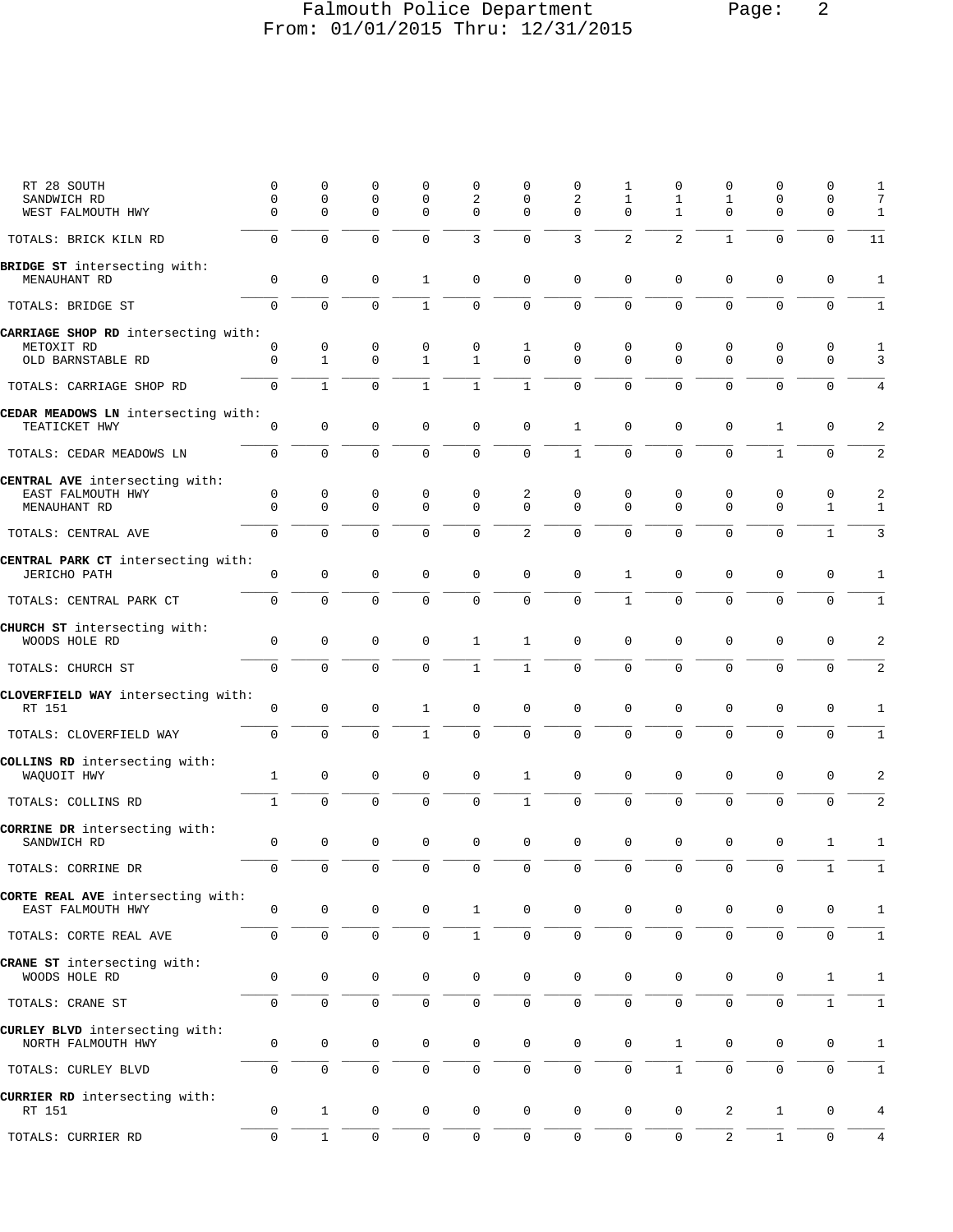### Falmouth Police Department Page: 3 From: 01/01/2015 Thru: 12/31/2015

| DAVIS STRAITS intersecting with:       |                  |                   |                  |                  |                  |                  |               |                |                |               |                  |                  |                |
|----------------------------------------|------------------|-------------------|------------------|------------------|------------------|------------------|---------------|----------------|----------------|---------------|------------------|------------------|----------------|
| DILLINGHAM AVE                         | 0                | 0                 | 0                | 0                | 0                | 0                | 0             | 1              | 0              | 0             | 0                | 0                | 1              |
| SPRING BARS RD                         | 0                | 0                 | 0                | $\mathbf 0$      | $\mathbf 0$      | 0                | $\Omega$      | $\Omega$       | 0              | 0             | 1                | 0                | 1              |
| WORCESTER CT                           | $\mathbf 0$      | 0                 | $\mathbf 0$      | $\mathbf{1}$     | $\mathbf{0}$     | $\mathbf 0$      | $\mathbf 0$   | $\mathbf 0$    | $\Omega$       | $\mathbf 0$   | $\Omega$         | $\mathbf 0$      | $1\,$          |
| TOTALS: DAVIS STRAITS                  | 0                | $\mathbf 0$       | $\mathbf 0$      | $\mathbf{1}$     | $\mathbf 0$      | $\mathbf 0$      | $\mathbf 0$   | $\mathbf{1}$   | $\mathbf 0$    | $\mathbf 0$   | $\mathbf{1}$     | $\mathbf 0$      | 3              |
| DAVISVILLE RD intersecting with:       |                  |                   |                  |                  |                  |                  |               |                |                |               |                  |                  |                |
| EAST FALMOUTH HWY                      | $\mathbf 0$      | $\mathbf 0$       | 0                | $\mathbf 0$      | 2                | $\mathbf 0$      | 0             | $\mathbf{1}$   | $\mathbf 0$    | $\mathbf 0$   | $\mathbf 0$      | 1                | 4              |
|                                        |                  |                   |                  |                  |                  |                  |               |                |                |               |                  |                  |                |
| TOTALS: DAVISVILLE RD                  | $\mathbf 0$      | $\mathbf 0$       | $\mathbf 0$      | $\mathbf 0$      | $\mathbf{2}$     | $\mathbf 0$      | $\mathbf 0$   | $\mathbf{1}$   | $\mathbf 0$    | $\Omega$      | $\mathbf{0}$     | $\mathbf{1}$     | 4              |
| DILLINGHAM AVE intersecting with:      |                  |                   |                  |                  |                  |                  |               |                |                |               |                  |                  |                |
| DAVIS STRAITS                          | 0<br>$\mathsf 0$ | 0<br>$\mathbf{1}$ | 0<br>$\mathbf 0$ | 0<br>$\mathbf 0$ | 0<br>$\mathbf 1$ | 0<br>$\mathbf 0$ | 0<br>$\Omega$ | 1<br>$\Omega$  | 0<br>$\Omega$  | 0<br>$\Omega$ | 0<br>$\mathbf 0$ | 0<br>$\mathbf 0$ | 1              |
| GIFFORD ST                             |                  |                   |                  |                  |                  |                  |               |                |                |               |                  |                  | 2              |
| TOTALS: DILLINGHAM AVE                 | $\mathbf 0$      | $\mathbf{1}$      | $\mathbf 0$      | 0                | $\mathbf{1}$     | $\mathbf 0$      | $\mathbf 0$   | $\mathbf{1}$   | $\Omega$       | $\Omega$      | $\overline{0}$   | $\Omega$         | 3              |
| EAST FALMOUTH HWY intersecting with:   |                  |                   |                  |                  |                  |                  |               |                |                |               |                  |                  |                |
| ACAPESKET RD                           | 0                | $\mathbf 0$       | 0                | 0                | 0                | 0                | $\mathbf 0$   | 0              | 0              | 0             | 1                | $\mathbf 0$      | 1              |
| ANTLERS SHORE DR                       | 0                | 0                 | 0                | 0                | 0                | 0                | 1             | 0              | 0              | 0             | 0                | 0                | 1              |
| CENTRAL AVE                            | 0                | 0                 | 0                | 0                | 0                | 2                | 0             | 0              | 0              | $\Omega$      | 0                | 0                | $\sqrt{2}$     |
| CORTE REAL AVE                         | 0                | 0                 | 0                | 0                | 1                | 0                | $\mathbf 0$   | 0              | 0              | 0             | 0                | $\mathbf 0$      | $\mathbf{1}$   |
| DAVISVILLE RD                          | 0                | 0                 | 0                | 0                | 2                | 0                | $\mathbf 0$   | 1              | 0              | 0             | 0                | 1                | $\overline{4}$ |
| FRESH POND RD                          | $\Omega$         | 0                 | 0                | 0                | 1                | 1                | $\Omega$      | 2              | 0              | $\Omega$      | 0                | 0                | 4              |
|                                        | $\Omega$         | 0                 | 0                | 0                | $\mathbf 0$      | 0                | $\Omega$      | $\Omega$       | 1              | $\Omega$      | 0                | $\mathbf 0$      | $\mathbf{1}$   |
| JOHN PARKER RD                         |                  |                   |                  |                  |                  |                  |               |                |                |               |                  |                  |                |
| MEETING HOUSE RD                       | $\Omega$         | 1                 | 0                | 0                | 1                | 0                | $\Omega$      | $\Omega$       | 0              | 0             | 0                | 0                | $\sqrt{2}$     |
| MURIEL LN                              | 0                | 0                 | 0                | 0                | 0                | 0                | $\Omega$      | $\Omega$       | 1              | $\Omega$      | 0                | 0                | $\mathbf{1}$   |
| OLD BARNSTABLE RD                      | 0                | 0                 | 0                | 0                | 1                | 0                | 0             | $\Omega$       | 0              | 1             | 0                | 0                | $\sqrt{2}$     |
| VIDAL AVE                              | $\Omega$         | 0                 | 0                | 0                | 1                | 0                | $\mathbf 0$   | $\Omega$       | $\Omega$       | $\Omega$      | 0                | 0                | $\mathbf 1$    |
| TOTALS: EAST FALMOUTH HWY              | 0                | $\mathbf{1}$      | $\mathbf 0$      | $\mathbf 0$      | 7                | 3                | $\mathbf{1}$  | 3              | $\overline{a}$ | $\mathbf{1}$  | $\mathbf{1}$     | $\mathbf{1}$     | 20             |
| FALMOUTH HEIGHTS RD intersecting with: |                  |                   |                  |                  |                  |                  |               |                |                |               |                  |                  |                |
| ALMA RD                                | 0                | $\mathbf 0$       | 0                | $\mathbf 0$      | 0                | 0                | 1             | $\Omega$       | 0              | 0             | $\mathbf 0$      | 0                | 1              |
|                                        |                  |                   |                  |                  |                  |                  |               |                |                |               |                  |                  |                |
| TOTALS: FALMOUTH HEIGHTS RD            | $\mathbf 0$      | $\mathbf 0$       | $\mathbf 0$      | $\mathbf 0$      | $\mathbf 0$      | $\mathsf{O}$     | $\mathbf{1}$  | $\mathbf 0$    | $\mathbf 0$    | $\mathbf 0$   | $\mathbf 0$      | $\mathbf 0$      | 1              |
| FALMOUTH HWY intersecting with:        |                  |                   |                  |                  |                  |                  |               |                |                |               |                  |                  |                |
| <b>BAPTISTE LN</b>                     | 0                | $\mathsf 0$       | 1                | $\mathbf 0$      | $\mathbf{0}$     | $\mathbf 0$      | $\mathbf 0$   | $\mathbf 0$    | $\mathbf 0$    | $\mathbf 0$   | $\mathbf 0$      | $\mathbf 0$      | 1              |
|                                        |                  |                   |                  |                  |                  |                  |               |                |                |               |                  |                  |                |
| TOTALS: FALMOUTH HWY                   | $\mathbf 0$      | $\mathbf 0$       | $\mathbf{1}$     | $\Omega$         | $\mathbf 0$      | $\mathbf 0$      | $\Omega$      | $\Omega$       | 0              | $\mathbf 0$   | $\mathbf{0}$     | $\mathbf 0$      | $\mathbf{1}$   |
| FALMOUTH WOODS RD intersecting with:   |                  |                   |                  |                  |                  |                  |               |                |                |               |                  |                  |                |
| RT 151                                 | 0                | $\mathbf 0$       | $\mathsf 0$      | 0                | 0                | $\mathbf 0$      | $\mathsf 0$   | 0              | 0              | $\mathbf{1}$  | $\mathbf 0$      | 0                | 1              |
| TOTALS: FALMOUTH WOODS RD              | $\mathbf 0$      | $\mathbf 0$       | $\mathbf 0$      | 0                | $\mathbf 0$      | $\mathbf 0$      | $\mathbf 0$   | $\Omega$       | 0              | $\mathbf{1}$  | $\mathbf 0$      | $\Omega$         | $\mathbf{1}$   |
| FRESH POND RD intersecting with:       |                  |                   |                  |                  |                  |                  |               |                |                |               |                  |                  |                |
| EAST FALMOUTH HWY                      | 0                | $\mathbf 0$       | 0                | 0                | $\mathbf{1}$     | $\mathbf{1}$     | $\mathsf 0$   | 2              | 0              | 0             | 0                | 0                | 4              |
| TOTALS: FRESH POND RD                  | 0                | $\mathbf 0$       | $\mathsf 0$      | $\mathbf 0$      | $\mathbf{1}$     | $\mathbf{1}$     | $\mathsf 0$   | $\overline{a}$ | $\mathsf 0$    | $\mathbf 0$   | $\mathbf 0$      | $\mathbf 0$      | $\,4$          |
| GIFFORD ST intersecting with:          |                  |                   |                  |                  |                  |                  |               |                |                |               |                  |                  |                |
| DILLINGHAM AVE                         |                  |                   |                  |                  |                  |                  |               |                |                |               |                  |                  |                |
|                                        | 0                | 1                 | 0                | 0                | 1                | 0                | 0             | 0              | 0              | 0             | 0                | 0                | $\sqrt{2}$     |
| JONES RD                               | $\mathbf{1}$     | $\mathbf 0$       | $\mathbf{1}$     | $\mathbf 0$      | $\mathbf 0$      | $\mathbf 0$      | $\mathbf 0$   | 0              | $\mathbf 0$    | $\mathbf 0$   | $\mathbf 0$      | 2                | $\overline{4}$ |
| LAKEVIEW AVE                           | $\mathbf 0$      | $\mathsf 0$       | $\mathsf 0$      | 0                | $\mathbf 0$      | 0                | $\mathbf{1}$  | $\mathsf 0$    | $\mathbf 1$    | 0             | $\mathbf 0$      | $\mathbf{1}$     | $\mathsf{3}$   |
| MAIN ST                                | $\mathbf 0$      | $\mathbf 0$       | $\mathsf 0$      | 0                | $\mathsf 0$      | $\mathbf{1}$     | 0             | $\mathbf 0$    | $\mathbf 0$    | 1             | $\mathbf 0$      | $\mathbf 0$      | $\sqrt{2}$     |
| WOODVIEW DR                            | $\mathbf 0$      | $\mathbf 0$       | $\mathbf 0$      | $\mathsf 0$      | $\mathsf 0$      | $\mathbf{1}$     | $\mathbf 0$   | $\mathbf 0$    | $\mathbf 0$    | $\mathbf 0$   | $\mathbf 0$      | $\mathbf 0$      | $\mathbf 1$    |
| TOTALS: GIFFORD ST                     | $\mathbf{1}$     | $\mathbf{1}$      | $\mathbf 1$      | 0                | $\mathbf{1}$     | $\overline{a}$   | $\mathbf{1}$  | 0              | $\mathbf{1}$   | $\mathbf{1}$  | $\mathbf 0$      | 3                | 12             |
| GRAND AVE intersecting with:           |                  |                   |                  |                  |                  |                  |               |                |                |               |                  |                  |                |
| MELROSE AVE                            | 1                | 0                 | 0                | 0                | 0                | $\mathbf 0$      | 0             | 0              | 0              | 0             | 0                | 0                | 1              |
| WORCESTER CT                           | $\Omega$         | $\mathbf{0}$      | $\mathbf 0$      | $\mathbf 0$      | $\mathbf 0$      | 0                | $\mathbf 0$   | $\Omega$       | $\mathbf{1}$   | 0             | $\mathbf 0$      | $\mathbf 0$      | $\mathbf 1$    |
|                                        |                  |                   |                  |                  |                  |                  |               |                |                |               |                  |                  |                |
| TOTALS: GRAND AVE                      | $\mathbf{1}$     | 0                 | 0                | 0                | 0                | 0                | 0             | 0              | $\mathbf{1}$   | 0             | $\mathbf 0$      | 0                | 2              |
| HAMLIN AVE intersecting with:          |                  |                   |                  |                  |                  |                  |               |                |                |               |                  |                  |                |
| MAIN ST                                | 0                | 0                 | 0                | 0                | 0                | 0                | 0             | 0              | 0              | 0             | $\mathbf{1}$     | 0                | 1              |
|                                        |                  |                   |                  |                  |                  |                  |               |                |                |               |                  |                  |                |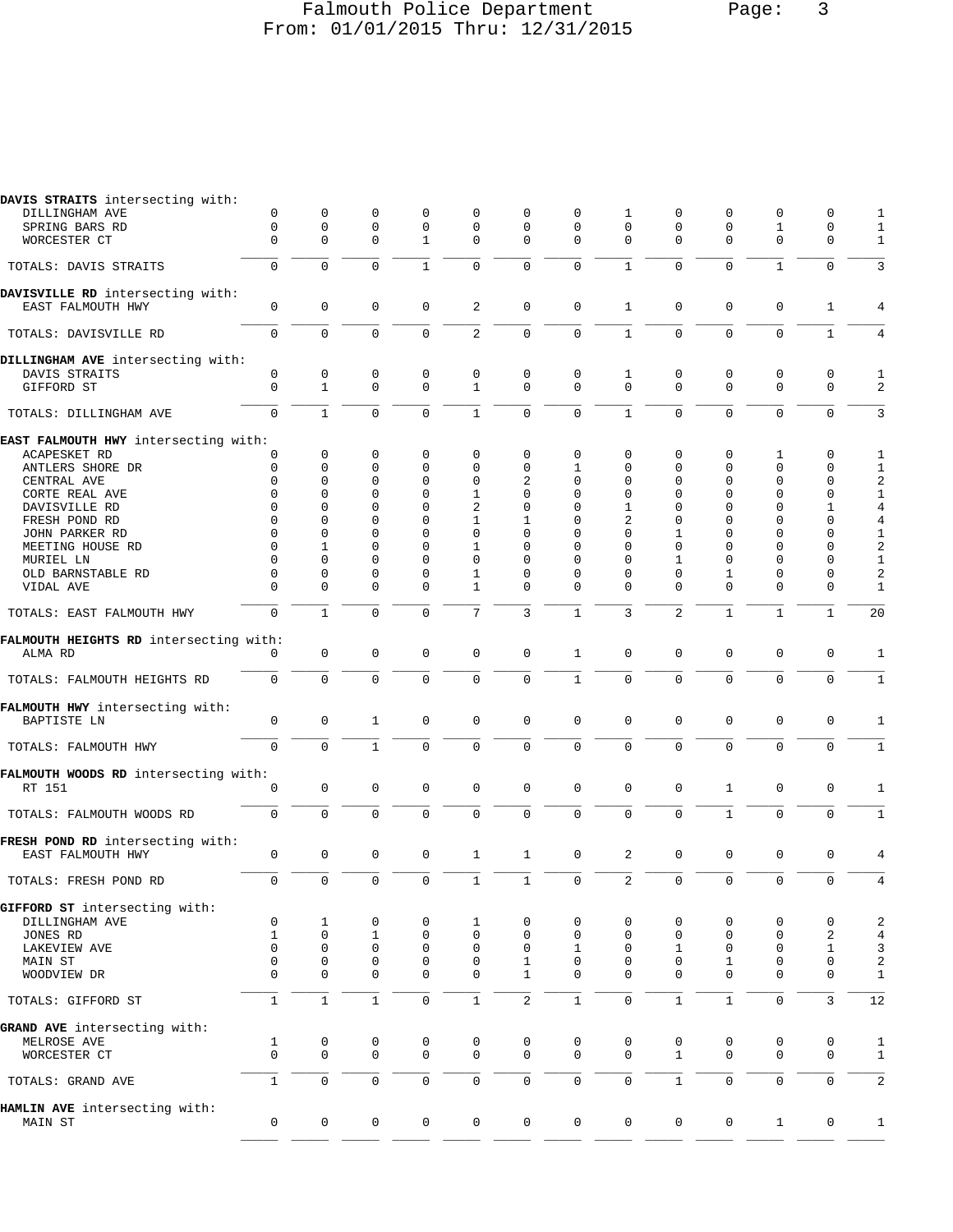### Falmouth Police Department Page: 4 From: 01/01/2015 Thru: 12/31/2015

| TOTALS: HAMLIN AVE                                                                     | 0                                 | 0                                           | 0                                           | 0                                            | 0                                           | 0                                     | 0                                           | 0                       | 0                                     | 0                                               | $\mathbf{1}$                       | 0                                           | 1                      |
|----------------------------------------------------------------------------------------|-----------------------------------|---------------------------------------------|---------------------------------------------|----------------------------------------------|---------------------------------------------|---------------------------------------|---------------------------------------------|-------------------------|---------------------------------------|-------------------------------------------------|------------------------------------|---------------------------------------------|------------------------|
| HATCHVILLE RD intersecting with:<br>BOXBERRY HILL RD                                   | 0                                 | $\mathbf 0$                                 | $\mathbf 0$                                 | 0                                            | $\mathbf 0$                                 | $\mathbf 0$                           | $\mathbf 0$                                 | $\mathbf{1}$            | $\mathbf 0$                           | $\mathbf 0$                                     | $\mathbf{0}$                       | $\mathbf 0$                                 | 1                      |
| TOTALS: HATCHVILLE RD                                                                  | $\Omega$                          | $\Omega$                                    | $\mathbf 0$                                 | $\Omega$                                     | $\Omega$                                    | $\mathbf 0$                           | $\mathbf 0$                                 | $\mathbf{1}$            | $\Omega$                              | $\Omega$                                        | $\Omega$                           | $\mathbf 0$                                 | $\mathbf{1}$           |
| HAYWAY RD intersecting with:<br>OLD BARNSTABLE RD<br>SANDWICH RD                       | 0<br>$\Omega$                     | $\mathbf 0$<br>$\mathbf 0$                  | 0<br>$\mathbf{1}$                           | 0<br>$\Omega$                                | 1<br>$\mathbf 0$                            | 0<br>$\mathbf{1}$                     | 1<br>$\Omega$                               | 0<br>$\Omega$           | 0<br>$\Omega$                         | 1<br>$\Omega$                                   | 0<br>$\Omega$                      | 0<br>$\Omega$                               | 3<br>2                 |
| TOTALS: HAYWAY RD                                                                      | 0                                 | $\mathbf 0$                                 | $\mathbf{1}$                                | $\Omega$                                     | $\mathbf{1}$                                | $\mathbf{1}$                          | $\mathbf{1}$                                | 0                       | $\mathbf 0$                           | $\mathbf{1}$                                    | $\Omega$                           | $\mathbf 0$                                 | 5                      |
| HIAWATHA ST intersecting with:<br>MARAVISTA AVE                                        | 0                                 | $\mathbf 0$                                 | $\mathbf{1}$                                | 0                                            | $\mathbf 0$                                 | $\mathbf 0$                           | $\mathbf 0$                                 | 0                       | $\mathbf 0$                           | $\mathbf 0$                                     | $\mathbf 0$                        | $\mathbf 0$                                 | 1                      |
| TOTALS: HIAWATHA ST                                                                    | 0                                 | $\Omega$                                    | $\mathbf{1}$                                | $\Omega$                                     | $\Omega$                                    | $\mathbf 0$                           | $\Omega$                                    | $\Omega$                | $\Omega$                              | $\Omega$                                        | $\Omega$                           | $\mathbf 0$                                 | $\mathbf{1}$           |
| HOOPPOLE RD intersecting with:<br>ASHUMET RD                                           | 0                                 | $\mathsf{O}\xspace$                         | $\mathbf 0$                                 | 0                                            | $\mathbf 0$                                 | $\mathbf 0$                           | $\mathbf 0$                                 | 0                       | 0                                     | $\mathsf 0$                                     | $\mathbf{1}$                       | $\mathbf 0$                                 | $\mathbf{1}$           |
| TOTALS: HOOPPOLE RD                                                                    | 0                                 | $\mathbf 0$                                 | $\mathbf 0$                                 | $\mathbf 0$                                  | $\mathbf 0$                                 | $\mathbf 0$                           | $\mathbf 0$                                 | 0                       | $\mathbf 0$                           | $\mathbf 0$                                     | $\mathbf{1}$                       | $\mathbf 0$                                 | $\mathbf{1}$           |
| HUETTNER RD intersecting with:<br>WOODS HOLE RD                                        | $\mathbf 0$                       | $\mathbf 0$                                 | $\mathbf 0$                                 | $\mathbf 0$                                  | $\mathbf 0$                                 | $\mathbf 0$                           | $\mathbf 0$                                 | $\mathbf{1}$            | $\mathbf 0$                           | $\mathbf 0$                                     | $\mathbf 0$                        | $\mathbf 0$                                 | $\mathbf{1}$           |
| TOTALS: HUETTNER RD                                                                    | $\mathbf 0$                       | $\mathbf 0$                                 | $\Omega$                                    | $\mathbf 0$                                  | $\mathbf 0$                                 | $\mathbf 0$                           | $\mathbf 0$                                 | $\mathbf{1}$            | $\mathbf 0$                           | 0                                               | $\Omega$                           | $\mathbf 0$                                 | $\mathbf{1}$           |
| IROQUOIS ST intersecting with:<br>MARAVISTA AVE                                        | $\mathbf 0$                       | $\mathbf 0$                                 | $\mathbf 0$                                 | $\mathbf 0$                                  | $\mathbf 0$                                 | $\mathbf 0$                           | $\mathbf 0$                                 | $\mathbf 0$             | $\mathbf{1}$                          | $\mathbf 0$                                     | $\mathbf 0$                        | $\mathbf 0$                                 | $\mathbf{1}$           |
| TOTALS: IROQUOIS ST                                                                    | $\mathsf{O}$                      | $\Omega$                                    | $\Omega$                                    | $\Omega$                                     | $\Omega$                                    | $\mathbf 0$                           | $\Omega$                                    | $\Omega$                | $\mathbf{1}$                          | $\Omega$                                        | $\Omega$                           | $\mathbf 0$                                 | 1                      |
| JERICHO PATH intersecting with:<br>CENTRAL PARK CT<br>LAKE LEAMAN RD<br>WORCESTER CT   | 0<br>0<br>$\mathbf{1}$            | 0<br>$\mathbf 0$<br>$\mathbf{1}$            | 0<br>$\mathbf 0$<br>$\mathbf 0$             | 0<br>$\mathsf 0$<br>$\Omega$                 | $\mathbf 0$<br>0<br>$\mathbf{1}$            | 0<br>$\mathbf{1}$<br>$\Omega$         | $\mathbf 0$<br>$\mathbf 0$<br>$\Omega$      | 1<br>0<br>$\Omega$      | 0<br>$\mathbf 0$<br>$\Omega$          | 0<br>0<br>$\Omega$                              | 0<br>$\mathsf 0$<br>$\Omega$       | 0<br>$\mathbf 0$<br>$\mathbf 0$             | 1<br>$\mathbf{1}$<br>3 |
| TOTALS: JERICHO PATH                                                                   | $\mathbf{1}$                      | $\mathbf{1}$                                | $\Omega$                                    | $\Omega$                                     | $\mathbf{1}$                                | $\mathbf{1}$                          | $\Omega$                                    | $\mathbf{1}$            | $\Omega$                              | $\Omega$                                        | $\Omega$                           | $\mathbf 0$                                 | 5                      |
| JOHN PARKER RD intersecting with:<br>EAST FALMOUTH HWY<br>SANDWICH RD                  | 0<br>$\mathbf 1$                  | 0<br>$\mathbf 0$                            | 0<br>$\mathbf 0$                            | 0<br>$\mathbf 0$                             | 0<br>$\mathbf 0$                            | 0<br>$\mathbf 0$                      | $\mathbf 0$<br>$\Omega$                     | 0<br>$\Omega$           | 1<br>$\Omega$                         | 0<br>0                                          | 0<br>$\mathbf{0}$                  | 0<br>$\mathbf 0$                            | 1<br>1                 |
| TOTALS: JOHN PARKER RD                                                                 | $\mathbf{1}$                      | $\mathbf 0$                                 | $\mathbf 0$                                 | $\mathbf 0$                                  | $\mathbf 0$                                 | $\mathbf 0$                           | $\mathbf 0$                                 | $\overline{0}$          | $\mathbf{1}$                          | $\mathbf 0$                                     | 0                                  | $\mathbf 0$                                 | $\overline{2}$         |
| JONES RD intersecting with:<br>GIFFORD ST<br>NURSERY RD<br>PALMER AVE<br>TEATICKET HWY | 1<br>$\mathbf 0$<br>0<br>$\Omega$ | $\mathsf 0$<br>$\mathbf 0$<br>0<br>$\Omega$ | 1<br>$\mathbf 0$<br>$\mathbf 0$<br>$\Omega$ | 0<br>$\mathbf 0$<br>$\mathbf{1}$<br>$\Omega$ | 0<br>$\mathbf 0$<br>$\mathbf 0$<br>$\Omega$ | 0<br>$\mathbf 0$<br>1<br>$\mathbf{1}$ | $\mathbf 0$<br>2<br>$\mathbf 0$<br>$\Omega$ | 0<br>0<br>0<br>$\Omega$ | 0<br>$\mathbf 0$<br>0<br>$\mathbf{1}$ | 0<br>$\mathbf 0$<br>$\mathsf 0$<br>$\mathbf{1}$ | 0<br>$\mathbf{0}$<br>1<br>$\Omega$ | 2<br>$\mathbf 0$<br>$\mathbf 0$<br>$\Omega$ | 4<br>2<br>3<br>3       |
| TOTALS: JONES RD                                                                       | Τ.                                | $\overline{0}$                              | $\perp$                                     |                                              |                                             |                                       |                                             | U                       | $\perp$                               |                                                 |                                    |                                             | 12                     |
| KATHARINE LEE BATES intersecting with:<br>LIBRARY LN                                   |                                   | 0                                           | 0                                           | 0                                            | 0                                           | 0                                     | 0                                           | 0                       | 0                                     | 1                                               | 0                                  | 0                                           | 1                      |
| PALMER AVE                                                                             | 0                                 | 0                                           | $\mathbf 0$                                 | 0                                            | 0                                           | $\mathbf 0$                           | 1                                           | $\mathbf{1}$            | 0                                     | $\mathbf 0$                                     | 0                                  | 0                                           | 2                      |
| TOTALS: KATHARINE LEE BATES                                                            | $\mathbf 0$                       | $\mathsf{O}\xspace$                         | $\mathsf 0$                                 | 0                                            | $\mathbf 0$                                 | $\mathsf 0$                           | $\mathbf{1}$                                | $\mathbf{1}$            | $\mathbf 0$                           | $\mathbf{1}$                                    | 0                                  | $\mathbf 0$                                 | 3                      |
| KATY HATCHS RD intersecting with:<br>WOODS HOLE RD                                     | 0                                 | 0                                           | 0                                           | 0                                            | $\mathbf 0$                                 | $\mathbf{1}$                          | 0                                           | $\mathbf 0$             | $\mathsf{O}$                          | 0                                               | 0                                  | 0                                           | 1                      |
| TOTALS: KATY HATCHS RD                                                                 | 0                                 | 0                                           | 0                                           | 0                                            | $\mathbf 0$                                 | $\mathbf{1}$                          | 0                                           | 0                       | 0                                     | 0                                               | 0                                  | 0                                           | 1                      |
| KING ST intersecting with:<br>MAIN ST<br>PLEASANT VIEW AVE                             | 0<br>0                            | 0<br>$\mathbf 0$                            | 0<br>0                                      | 0<br>0                                       | 0<br>0                                      | 0<br>$\mathbf{1}$                     | 0<br>$\mathbf 0$                            | 0<br>0                  | 0<br>0                                | 1<br>0                                          | 0<br>0                             | 0<br>0                                      | 1<br>1                 |
| TOTALS: KING ST                                                                        | $\mathbf 0$                       | $\mathbf 0$                                 | $\mathbf 0$                                 | 0                                            | $\mathbf 0$                                 | $\mathbf{1}$                          | $\mathbf 0$                                 | 0                       | $\mathbf 0$                           | $\mathbf{1}$                                    | $\mathbf 0$                        | $\mathbf 0$                                 | 2                      |
|                                                                                        |                                   |                                             |                                             |                                              |                                             |                                       |                                             |                         |                                       |                                                 |                                    |                                             |                        |

**LAKE LEAMAN RD** intersecting with: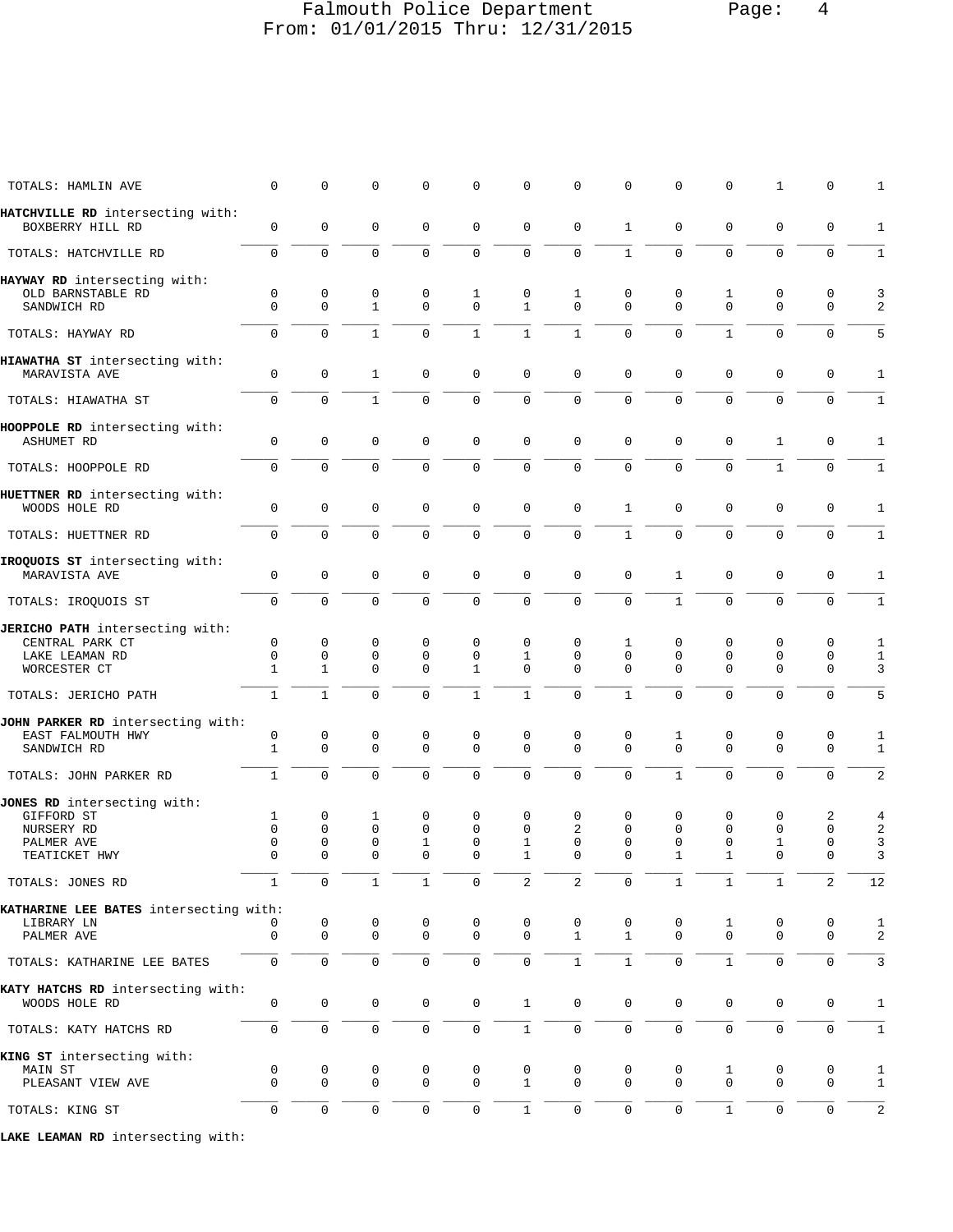### Falmouth Police Department Page: 5 From: 01/01/2015 Thru: 12/31/2015

| <b>JERICHO PATH</b>                                      | $\mathbf 0$                | 0                   | $\mathbf 0$         | 0            | 0            | 1                   | $\mathbf 0$      | $\Omega$            | 0                   | 0                   | 0                   | 0            | 1                            |
|----------------------------------------------------------|----------------------------|---------------------|---------------------|--------------|--------------|---------------------|------------------|---------------------|---------------------|---------------------|---------------------|--------------|------------------------------|
| TOTALS: LAKE LEAMAN RD                                   | $\mathbf 0$                | $\mathbf 0$         | $\mathbf 0$         | $\Omega$     | 0            | $\mathbf{1}$        | $\mathbf 0$      | $\Omega$            | $\Omega$            | $\Omega$            | $\mathbf 0$         | $\mathbf 0$  | $\mathbf{1}$                 |
| LAKEVIEW AVE intersecting with:                          |                            |                     |                     |              |              |                     |                  |                     |                     |                     |                     |              |                              |
| GIFFORD ST                                               | $\mathbf 0$                | $\mathbf{0}$        | $\mathbf 0$         | $\mathbf 0$  | 0            | $\mathbf 0$         | $\mathbf{1}$     | $\mathbf 0$         | 1                   | $\mathbf 0$         | $\mathbf 0$         | $\mathbf{1}$ | 3                            |
| TOTALS: LAKEVIEW AVE                                     | $\mathbf 0$                | $\Omega$            | $\Omega$            | $\Omega$     | $\Omega$     | $\mathbf 0$         | $\mathbf{1}$     | $\Omega$            | $\mathbf{1}$        | $\Omega$            | $\Omega$            | $\mathbf{1}$ | 3                            |
| LIBRARY LN intersecting with:<br>KATHARINE LEE BATES     | $\mathbf 0$                | $\mathbf 0$         | $\mathbf 0$         | 0            | 0            | $\mathbf 0$         | $\mathbf 0$      | $\mathbf 0$         | $\mathbf 0$         | $\mathbf{1}$        | $\mathbf 0$         | $\mathbf 0$  | 1                            |
| TOTALS: LIBRARY LN                                       | 0                          | $\mathbf 0$         | $\mathbf 0$         | $\mathbf 0$  | 0            | $\mathbf 0$         | $\mathbf 0$      | $\Omega$            | 0                   | $\mathbf{1}$        | $\mathbf 0$         | $\mathbf 0$  | $\mathbf{1}$                 |
| LITTLE ISLAND RD intersecting with:<br>QUAKER RD         | 1                          | 0                   | $\mathbf 0$         | $\mathbf 0$  | 0            | 0                   | $\mathbf{0}$     | $\mathbf 0$         | 0                   | $\Omega$            | $\mathbf 0$         | 0            | 1                            |
| TOTALS: LITTLE ISLAND RD                                 | $\mathbf{1}$               | $\mathbf{0}$        | $\mathbf 0$         | $\Omega$     | $\Omega$     | 0                   | $\mathbf 0$      | $\mathbf 0$         | $\mathbf 0$         | $\mathbf 0$         | $\mathbf 0$         | $\mathbf 0$  | 1                            |
| LOCUST ST intersecting with:<br>MAIN ST                  | $\mathbf 0$                | 0                   | 0                   | 0            | 0            | 0                   | 1                | 0                   | 0                   | 0                   | 0                   | 0            | 1                            |
| NORTH MAIN ST                                            | $\mathbf 0$                | $\mathbf{0}$        | $\mathbf 0$         | $\mathbf{1}$ | 0            | 0                   | $\overline{0}$   | $\mathbf 0$         | $\mathbf 0$         | $\mathbf 0$         | $\mathbf 0$         | $\mathbf{1}$ | $\overline{a}$               |
| TOTALS: LOCUST ST                                        | $\mathbf 0$                | $\Omega$            | $\mathbf 0$         | $\mathbf{1}$ | $\mathbf{0}$ | $\mathbf 0$         | $\mathbf{1}$     | $\Omega$            | $\mathbf 0$         | $\Omega$            | $\mathbf 0$         | $\mathbf{1}$ | 3                            |
| LOCUSTFIELD RD intersecting with:<br>BRICK KILN RD       | $\mathbf 0$                | 0                   | $\mathbf 0$         | 0            | 0            | $\mathbf 0$         | $\mathbf{1}$     | 0                   | $\mathbf 0$         | $\Omega$            | $\mathbf 0$         | 0            | 1                            |
| TOTALS: LOCUSTFIELD RD                                   | $\mathbf 0$                | $\mathbf 0$         | $\mathbf 0$         | 0            | 0            | $\mathbf 0$         | $\mathbf{1}$     | $\mathbf 0$         | $\mathbf 0$         | $\mathbf 0$         | $\mathbf 0$         | $\mathbf 0$  | $\mathbf{1}$                 |
| MAIN ST intersecting with:<br>GIFFORD ST                 | $\mathbf 0$                | 0                   | 0                   | 0            | 0            | 1                   | $\mathbf 0$      | 0                   | 0                   | 1                   | 0                   | 0            | 2                            |
| HAMLIN AVE                                               | $\Omega$                   | $\Omega$            | $\Omega$            | $\Omega$     | $\Omega$     | $\Omega$            | $\Omega$         | $\Omega$            | $\Omega$            | $\Omega$            | 1                   | 0            | $\mathbf{1}$                 |
| KING ST                                                  | $\Omega$                   | $\Omega$            | $\mathbf 0$         | 0            | $\Omega$     | $\Omega$            | $\Omega$         | $\Omega$            | $\Omega$            | $\mathbf{1}$        | $\mathbf 0$         | $\mathbf 0$  | $\mathbf{1}$                 |
| LOCUST ST                                                | $\Omega$                   | $\mathbf{0}$        | $\mathbf 0$         | 0            | 0            | 0                   | $\mathbf{1}$     | $\Omega$            | $\mathbf 0$         | $\mathbf 0$         | $\mathbf 0$         | 0            | $\mathbf{1}$                 |
| <b>SCRANTON AVE</b>                                      | 0                          | $\Omega$            | $\Omega$            | $\Omega$     | $\Omega$     | $\overline{2}$      | $\Omega$         | $\Omega$            | $\Omega$            | $\Omega$            | $\mathbf{0}$        | $\mathbf 0$  | 2                            |
| TOTALS: MAIN ST                                          | $\mathbf 0$                | $\Omega$            | $\Omega$            | $\Omega$     | $\Omega$     | 3                   | $\mathbf{1}$     | $\Omega$            | $\Omega$            | $\overline{a}$      | $\mathbf{1}$        | $\Omega$     | 7                            |
| MARAVISTA AVE intersecting with:<br>HIAWATHA ST          | $\mathbf 0$                | 0                   | 1                   | 0            | 0            | 0                   | $\mathbf 0$      | $\mathbf 0$         | $\mathbf 0$         | 0                   | 0                   | 0            | 1                            |
| IROQUOIS ST                                              | $\Omega$                   | $\mathbf{0}$        | $\mathbf 0$         | $\mathbf 0$  | 0            | 0                   | $\Omega$         | $\Omega$            | $\mathbf{1}$        | 0                   | $\mathbf 0$         | $\mathbf 0$  | $\mathbf{1}$                 |
| RANDOLPH ST                                              | 0                          | 0                   | $\mathbf 0$         | $\mathbf{1}$ | 0            | 1                   | $\mathbf 0$      | $\mathbf 0$         | $\Omega$            | 0                   | $\mathbf 0$         | $\mathbf 0$  | 2                            |
| TOTALS: MARAVISTA AVE                                    | $\mathbf 0$                | $\Omega$            | $\mathbf{1}$        | $\mathbf{1}$ | $\Omega$     | $\mathbf{1}$        | $\mathbf{0}$     | $\Omega$            | 1                   | $\Omega$            | $\Omega$            | $\Omega$     | $\overline{4}$               |
| MARAVISTA AVE EXT intersecting with:                     |                            |                     |                     |              |              |                     |                  |                     |                     |                     |                     |              |                              |
| TEATICKET HWY                                            | $\mathbf 0$                | 0                   | 1                   | 0            | 0            | $\mathbf 0$         | $\mathbf{1}$     | $\mathbf 0$         | 1                   | $\mathbf 0$         | $\mathbf 0$         | 1            | 4                            |
| TOTALS: MARAVISTA AVE EXT                                | $\mathbf 0$                | $\mathbf 0$         | $\mathbf{1}$        | 0            | $\mathbf 0$  | $\mathbf 0$         | $\mathbf{1}$     | $\mathbf 0$         | $\mathbf{1}$        | $\mathbf 0$         | $\mathbf 0$         | $\mathbf{1}$ | $\overline{4}$               |
| MARTIN RD intersecting with:<br>WAQUOIT HWY              | 0                          | 0                   | 0                   | 0            | 0            | 0                   | 0                | 0                   | 0                   | 0                   | 0                   | 1            | 1                            |
| TOTALS: MARTIN RD                                        | $\mathbf 0$                | 0                   | 0                   | 0            | 0            | $\mathbf 0$         | $\mathsf 0$      | 0                   | $\mathbf 0$         | 0                   | $\mathbf 0$         | $\mathbf{1}$ | $\mathbf{1}$                 |
| MEETING HOUSE RD intersecting with:<br>EAST FALMOUTH HWY | $\mathsf 0$                | $\mathbf{1}$        | $\mathsf{O}\xspace$ | 0            | $\mathbf{1}$ | $\mathsf{O}\xspace$ | $\mathbf 0$      | $\mathbf 0$         | $\mathbf 0$         | 0                   | $\mathbf 0$         | 0            | 2                            |
| TOTALS: MEETING HOUSE RD                                 | $\mathbf 0$                | $\mathbf{1}$        | $\mathsf 0$         | 0            | $\mathbf{1}$ | $\mathsf 0$         | $\mathbf 0$      | $\mathbf 0$         | $\mathsf 0$         | $\mathsf{O}\xspace$ | $\mathsf{O}\xspace$ | $\mathsf 0$  | 2                            |
|                                                          |                            |                     |                     |              |              |                     |                  |                     |                     |                     |                     |              |                              |
| MELROSE AVE intersecting with:<br>GRAND AVE              | $\mathbf{1}$               | 0                   | $\mathbf 0$         | 0            | 0            | $\mathsf 0$         | $\mathsf 0$      | $\mathbf 0$         | 0                   | 0                   | $\mathbf 0$         | 0            | 1                            |
| TOTALS: MELROSE AVE                                      | $\mathbf{1}$               | $\mathsf{O}\xspace$ | $\mathsf 0$         | 0            | 0            | $\mathsf{O}\xspace$ | $\mathbb O$      | $\mathsf{O}\xspace$ | $\mathsf{O}\xspace$ | $\mathbf 0$         | $\mathsf{O}\xspace$ | 0            | $\mathbf{1}$                 |
| MENAUHANT RD intersecting with:                          |                            |                     |                     |              |              |                     |                  |                     |                     |                     |                     |              |                              |
| ACAPESKET RD                                             | 0                          | 0                   | 0                   | 0            | 0            | 0                   | 0                | 1                   | 0                   | 0                   | 0                   | 0            | 1                            |
| BRIDGE ST<br>CENTRAL AVE                                 | $\mathbf 0$<br>$\mathbf 0$ | 0<br>0              | 0<br>$\mathbf 0$    | 1<br>0       | 0<br>0       | 0<br>0              | 0<br>$\mathbf 0$ | 0<br>$\mathbf 0$    | 0<br>0              | 0<br>0              | 0<br>$\mathbf 0$    | 0<br>1       | $\mathbf{1}$<br>$\mathbf{1}$ |
|                                                          |                            |                     |                     |              |              |                     |                  |                     |                     |                     |                     |              |                              |
| TOTALS: MENAUHANT RD                                     | $\mathbf 0$                | $\mathsf 0$         | $\mathsf 0$         | $\mathbf{1}$ | $\mathsf 0$  | $\mathsf 0$         | $\mathbf 0$      | $\mathbf{1}$        | 0                   | $\mathsf{O}\xspace$ | $\mathsf 0$         | $\mathbf{1}$ | $\mathbf{3}$                 |
|                                                          |                            |                     |                     |              |              |                     |                  |                     |                     |                     |                     |              |                              |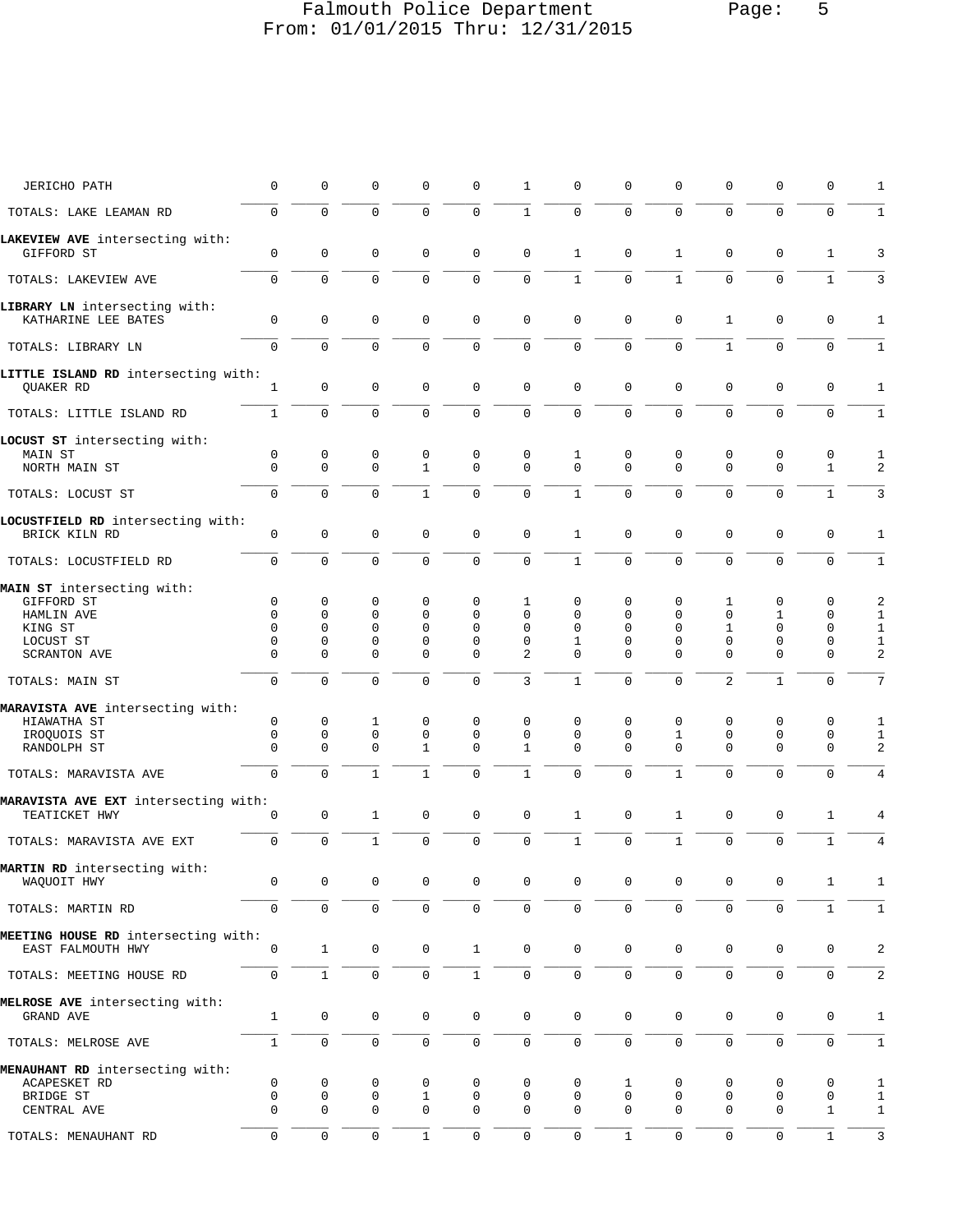#### Falmouth Police Department Page: 6 From: 01/01/2015 Thru: 12/31/2015

| METOXIT RD intersecting with:         |                |                     |                |              |                     |                     |                     |                     |              |                |                     |              |                         |
|---------------------------------------|----------------|---------------------|----------------|--------------|---------------------|---------------------|---------------------|---------------------|--------------|----------------|---------------------|--------------|-------------------------|
| CARRIAGE SHOP RD                      | 0              | 0                   | 0              | 0            | 0                   | 1                   | 0                   | 0                   | 0            | 0              | 0                   | 0            | 1                       |
| WAQUOIT HWY                           | 2              | $\mathbf 0$         | $\mathbf{1}$   | $\Omega$     | $\mathbf{1}$        | $\mathbf 0$         | $\mathbf 0$         | $\Omega$            | $\Omega$     | $\mathbf{1}$   | $\mathbf 0$         | $\mathbf 0$  | 5                       |
|                                       |                |                     |                |              |                     |                     |                     |                     |              |                |                     |              |                         |
| TOTALS: METOXIT RD                    | 2              | $\mathbf 0$         | $\mathbf{1}$   | $\mathbf 0$  | $\mathbf{1}$        | $\mathbf 1$         | $\mathbf 0$         | $\mathbf 0$         | $\mathbf 0$  | $\mathbf{1}$   | $\mathbf 0$         | $\mathbf 0$  | 6                       |
|                                       |                |                     |                |              |                     |                     |                     |                     |              |                |                     |              |                         |
| MILL RD intersecting with:            |                |                     |                |              |                     |                     |                     |                     |              |                |                     |              |                         |
| SURF DR                               | $\mathbf 0$    | $\mathbf 0$         | $\mathbf 0$    | $\mathbf{1}$ | $\mathbf{0}$        | $\mathbf 0$         | $\mathbf 0$         | $\mathbf{0}$        | $\mathbf 0$  | $\mathbf 0$    | $\mathbf{0}$        | $\mathbf 0$  | 1                       |
|                                       |                |                     |                |              |                     |                     |                     |                     |              |                |                     |              |                         |
| TOTALS: MILL RD                       | $\mathbf 0$    | $\mathbf 0$         | $\mathbf{0}$   | $\mathbf{1}$ | $\mathbf 0$         | $\mathsf 0$         | $\mathbf 0$         | $\mathbf 0$         | $\mathbf 0$  | $\mathbf 0$    | $\mathbf 0$         | $\mathbf 0$  | $\mathbf{1}$            |
|                                       |                |                     |                |              |                     |                     |                     |                     |              |                |                     |              |                         |
| MURIEL LN intersecting with:          |                |                     |                |              |                     |                     |                     |                     |              |                |                     |              |                         |
| EAST FALMOUTH HWY                     | 0              | $\mathsf 0$         | 0              | $\mathbf 0$  | 0                   | 0                   | $\mathbf 0$         | $\mathbf 0$         | 1            | 0              | $\mathsf 0$         | $\mathsf 0$  | 1                       |
|                                       |                |                     |                |              |                     |                     |                     |                     |              |                |                     |              |                         |
| TOTALS: MURIEL LN                     | $\Omega$       | $\Omega$            | $\Omega$       | $\Omega$     | $\Omega$            | $\mathbf 0$         | $\overline{0}$      | $\Omega$            | $\mathbf{1}$ | $\Omega$       | $\Omega$            | $\Omega$     | $\mathbf{1}$            |
|                                       |                |                     |                |              |                     |                     |                     |                     |              |                |                     |              |                         |
| NANTUCKET AVE intersecting with:      |                |                     |                |              |                     |                     |                     |                     |              |                |                     |              |                         |
| WORCESTER AVE                         | $\mathsf 0$    | $\mathbf 0$         | $\mathbf 0$    | 0            | 0                   | 0                   | $\mathbf{1}$        | $\mathbf{1}$        | 0            | 0              | $\mathsf 0$         | $\mathsf 0$  | 2                       |
|                                       |                |                     |                |              |                     |                     |                     |                     |              |                |                     |              |                         |
| TOTALS: NANTUCKET AVE                 | $\mathbf 0$    | $\mathbf 0$         | $\mathbf 0$    | $\mathbf 0$  | $\mathbf 0$         | $\mathbf 0$         | $1\,$               | $\mathbf{1}$        | $\mathbf 0$  | $\mathbf{0}$   | $\mathbf 0$         | $\mathbf 0$  | 2                       |
|                                       |                |                     |                |              |                     |                     |                     |                     |              |                |                     |              |                         |
| NOBSKA RD intersecting with:          |                |                     |                |              |                     |                     |                     |                     |              |                |                     |              |                         |
| WOODS HOLE RD                         | $\mathbf 0$    | $\mathbf 0$         | $\mathbf{1}$   | $\mathbf 0$  | $\mathbf{0}$        | $\mathbf 0$         | $\mathbf 0$         | $\mathbf 0$         | $\mathbf 0$  | $\mathbf 0$    | $\mathbf{0}$        | $\mathbf 0$  | $\mathbf{1}$            |
|                                       |                |                     |                |              |                     |                     |                     |                     |              |                |                     |              |                         |
| TOTALS: NOBSKA RD                     | $\Omega$       | $\mathbf 0$         | $\mathbf{1}$   | $\Omega$     | $\mathbf 0$         | $\mathbf 0$         | $\overline{0}$      | $\mathbf 0$         | $\mathbf 0$  | $\mathbf 0$    | $\mathbf{0}$        | $\Omega$     | $\mathbf{1}$            |
|                                       |                |                     |                |              |                     |                     |                     |                     |              |                |                     |              |                         |
| NORTH FALMOUTH HWY intersecting with: |                |                     |                |              |                     |                     |                     |                     |              |                |                     |              |                         |
| <b>CURLEY BLVD</b>                    | 0              | $\mathbf 0$         | 0              | 0            | $\mathbf 0$         | 0                   | 0                   | 0                   | 1            | 0              | 0                   | 0            | 1                       |
| OLD MAIN RD                           | 1              | $\mathbf 0$         | 0              | 0            | $\mathbf 0$         | 0                   | $\mathbf 0$         | $\Omega$            | $\mathbf 0$  | 0              | $\mathbf 0$         | 0            | $\mathbf{1}$            |
|                                       | $\Omega$       | $\mathbf{1}$        | 2              | $\Omega$     | $\Omega$            | $\mathbf 1$         | $\Omega$            | $\mathbf{1}$        | $\Omega$     | $\Omega$       | $\Omega$            | $\mathbf 0$  | 5                       |
| RT 151                                |                |                     |                |              |                     |                     |                     |                     |              |                |                     |              |                         |
|                                       | $\mathbf{1}$   | $\mathbf{1}$        | $\overline{a}$ | $\Omega$     | $\mathbf 0$         | $\mathbf{1}$        | $\overline{0}$      | $\mathbf{1}$        | $\mathbf{1}$ | $\mathbf 0$    | $\Omega$            | $\Omega$     | 7                       |
| TOTALS: NORTH FALMOUTH HWY            |                |                     |                |              |                     |                     |                     |                     |              |                |                     |              |                         |
|                                       |                |                     |                |              |                     |                     |                     |                     |              |                |                     |              |                         |
| NORTH MAIN ST intersecting with:      |                |                     |                |              |                     |                     |                     |                     |              |                |                     |              |                         |
| LOCUST ST                             | 0              | $\mathbf 0$         | $\mathbf{0}$   | $\mathbf{1}$ | $\mathbf 0$         | $\mathbf 0$         | $\mathbf 0$         | $\mathbf 0$         | $\mathbf 0$  | $\mathbf 0$    | $\mathbf 0$         | 1            | 2                       |
|                                       |                |                     |                |              |                     |                     |                     |                     |              |                |                     |              |                         |
| TOTALS: NORTH MAIN ST                 | $\mathbf 0$    | $\mathbf 0$         | $\mathbf 0$    | $\mathbf{1}$ | $\mathbf 0$         | $\mathbf 0$         | $\overline{0}$      | $\mathbf 0$         | $\mathbf 0$  | $\mathbf 0$    | $\mathbf{0}$        | $\mathbf{1}$ | $\overline{2}$          |
|                                       |                |                     |                |              |                     |                     |                     |                     |              |                |                     |              |                         |
| NURSERY RD intersecting with:         |                |                     |                |              |                     |                     |                     |                     |              |                |                     |              |                         |
| JONES RD                              | 0              | $\mathsf 0$         | 0              | 0            | 0                   | $\mathbf 0$         | 2                   | 0                   | 0            | 0              | $\mathbf 0$         | 0            | 2                       |
|                                       |                |                     |                |              |                     |                     |                     |                     |              |                |                     |              |                         |
| TOTALS: NURSERY RD                    | $\overline{0}$ | $\mathbf 0$         | $\mathbf{0}$   | $\Omega$     | $\mathbf 0$         | $\mathbf 0$         | $\overline{2}$      | $\mathbf 0$         | $\mathbf 0$  | $\mathbf 0$    | $\mathbf 0$         | $\mathbf 0$  | $\overline{\mathbf{c}}$ |
|                                       |                |                     |                |              |                     |                     |                     |                     |              |                |                     |              |                         |
| OLD BARNSTABLE RD intersecting with:  |                |                     |                |              |                     |                     |                     |                     |              |                |                     |              |                         |
| BACKUS RIVER RD                       | 0              | 0                   | 0              | $\mathbf 0$  | 0                   | 0                   | 0                   | 0                   | 0            | 0              | 1                   | 0            | 1                       |
| CARRIAGE SHOP RD                      | $\mathbf 0$    | $\mathbf{1}$        | $\mathbf 0$    | $\mathbf{1}$ | $\mathbf{1}$        | 0                   | 0                   | $\mathbf 0$         | $\mathbf 0$  | 0              | $\mathbf 0$         | 0            | 3                       |
| EAST FALMOUTH HWY                     | 0              | $\mathbf 0$         | 0              | $\mathbf 0$  | $\mathbf{1}$        | 0                   | 0                   | $\mathbf 0$         | 0            | 1              | $\mathbf 0$         | 0            | 2                       |
| HAYWAY RD                             | 0              | $\mathbf 0$         | $\mathbf 0$    | 0            | 1                   | 0                   | 1                   | $\mathbf 0$         | 0            | 1              | $\mathsf 0$         | $\mathsf 0$  | 3                       |
| PLUM HOLLOW RD                        | $\mathbf{1}$   | $\mathbf 0$         | $\Omega$       | $\Omega$     | $\Omega$            | $\mathbf 0$         | $\Omega$            | $\Omega$            | $\mathbf 0$  | 0              | $\mathbf{0}$        | $\mathbf 0$  | $\mathbf{1}$            |
|                                       |                |                     |                |              |                     |                     |                     |                     |              |                |                     |              |                         |
| TOTALS: OLD BARNSTABLE RD             | 1              | $\mathbf{1}$        | $\Omega$       | $\mathbf{1}$ | 3                   | $\mathbf 0$         | $\mathbf{1}$        | $\Omega$            | $\mathbf 0$  | $\overline{c}$ | $\mathbf{1}$        | $\mathbf 0$  | 10                      |
|                                       |                |                     |                |              |                     |                     |                     |                     |              |                |                     |              |                         |
| OLD MAIN RD intersecting with:        |                |                     |                |              |                     |                     |                     |                     |              |                |                     |              |                         |
| NORTH FALMOUTH HWY                    | 1              | 0                   | 0              | 0            | 0                   | 0                   | 0                   | $\mathbf 0$         | 0            | 0              | 0                   | 0            | 1                       |
|                                       |                |                     |                |              |                     |                     |                     |                     |              |                |                     |              |                         |
| TOTALS: OLD MAIN RD                   | $\mathbf{1}$   | $\mathbf 0$         | $\mathsf 0$    | $\mathbf 0$  | $\mathsf 0$         | $\mathbf 0$         | $\mathsf{O}\xspace$ | $\mathbf 0$         | $\mathbf 0$  | 0              | $\mathsf 0$         | $\mathbf 0$  | $\mathbf{1}$            |
|                                       |                |                     |                |              |                     |                     |                     |                     |              |                |                     |              |                         |
| OX BOW RD intersecting with:          |                |                     |                |              |                     |                     |                     |                     |              |                |                     |              |                         |
| TEATICKET HWY                         | 0              | $\mathbf{1}$        | $\mathsf 0$    | $\mathsf 0$  | $\mathsf{0}$        | $\mathsf 0$         | $\mathsf 0$         | $\mathbf 0$         | 0            | 0              | $\mathsf 0$         | $\mathbf 0$  | 1                       |
|                                       |                |                     |                |              |                     |                     |                     |                     |              |                |                     |              |                         |
| TOTALS: OX BOW RD                     | $\mathsf 0$    | $\mathbf{1}$        | $\mathsf 0$    | 0            | $\mathsf{O}\xspace$ | $\mathsf{O}\xspace$ | $\mathsf 0$         | $\mathsf{O}\xspace$ | 0            | 0              | $\mathsf 0$         | $\mathbf 0$  | $\mathbf{1}$            |
|                                       |                |                     |                |              |                     |                     |                     |                     |              |                |                     |              |                         |
| OYSTER POND RD intersecting with:     |                |                     |                |              |                     |                     |                     |                     |              |                |                     |              |                         |
| ALLENBY LN                            | 0              | $\mathbf 0$         | $\mathsf 0$    | 0            | 0                   | $\mathsf{O}\xspace$ | $\mathbb O$         | $\mathbf{1}$        | 0            | 0              | $\mathbf 0$         | $\mathbf 0$  | 1                       |
|                                       |                |                     |                |              |                     |                     |                     |                     |              |                |                     |              |                         |
| TOTALS: OYSTER POND RD                | 0              | $\mathsf{O}\xspace$ | $\mathsf 0$    | 0            | 0                   | 0                   | 0                   | $\mathbf{1}$        | 0            | 0              | $\mathsf{O}\xspace$ | 0            | $\mathbf{1}$            |
|                                       |                |                     |                |              |                     |                     |                     |                     |              |                |                     |              |                         |
|                                       |                |                     |                |              |                     |                     |                     |                     |              |                |                     |              |                         |
| PALMER AVE intersecting with:         |                |                     |                |              |                     |                     |                     |                     |              |                |                     |              |                         |
| JONES RD                              | $\mathsf 0$    | $\mathbf 0$         | 0              | 1            | 0                   | $\mathbf{1}$        | $\mathbf 0$         | 0                   | 0            | 0              | 1                   | 0            | 3                       |
| KATHARINE LEE BATES                   | $\mathsf 0$    | 0                   | 0              | 0            | 0                   | 0                   | 1                   | 1                   | 0            | 0              | 0                   | 0            | 2                       |
| ROGERS RD                             | $\mathbf 0$    | $\mathbf 0$         | $\mathbf 1$    | 0            | 0                   | 0                   | $\mathbf 0$         | $\mathbf 0$         | $\mathbf 0$  | 0              | $\mathbf 0$         | 0            | $\mathbf{1}$            |
|                                       |                |                     |                |              |                     |                     |                     |                     |              |                |                     |              |                         |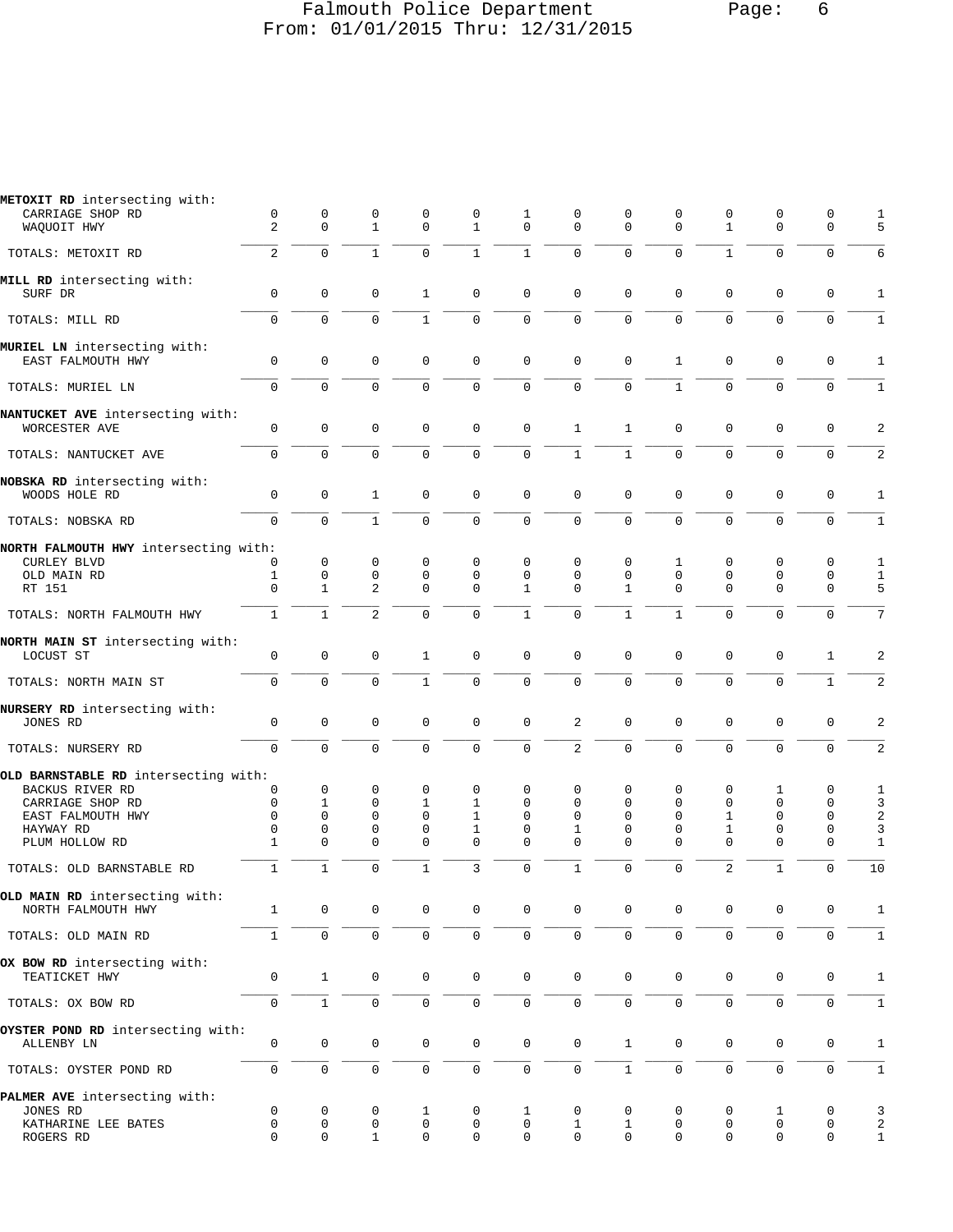# Falmouth Police Department Page: 7 From: 01/01/2015 Thru: 12/31/2015

| RT 28 SOUTH<br>TER HEUN DR                                                                                        | 0<br>0                                     | 0<br>$\mathbf 0$                                                 | 0<br>0                                                        | 0<br>$\mathbf 0$                                     | 0<br>1                                                     | 0<br>0                | 0<br>0                | 1<br>0                              | 0<br>0                       | 0<br>$\mathbf 0$                           | 0<br>0                                               | 0<br>0                                              | 1<br>1                                                     |
|-------------------------------------------------------------------------------------------------------------------|--------------------------------------------|------------------------------------------------------------------|---------------------------------------------------------------|------------------------------------------------------|------------------------------------------------------------|-----------------------|-----------------------|-------------------------------------|------------------------------|--------------------------------------------|------------------------------------------------------|-----------------------------------------------------|------------------------------------------------------------|
| WEST FALMOUTH HWY                                                                                                 | $\mathbf 0$                                | $\mathbf{1}$                                                     | $\mathbf 0$                                                   | $\Omega$                                             | 3                                                          | $\Omega$              | $\Omega$              | $\Omega$                            | 0                            | $\mathbf{0}$                               | $\mathbf{1}$                                         | 0                                                   | 5                                                          |
| TOTALS: PALMER AVE                                                                                                | $\mathbf 0$                                | $\mathbf{1}$                                                     | $\mathbf 1$                                                   | $\mathbf{1}$                                         | 4                                                          | $\mathbf{1}$          | $\mathbf{1}$          | $\overline{2}$                      | $\mathbf 0$                  | $\mathbf 0$                                | 2                                                    | $\mathbf 0$                                         | 13                                                         |
| PINECREST BEACH DR intersecting with:                                                                             |                                            |                                                                  |                                                               |                                                      |                                                            |                       |                       |                                     |                              |                                            |                                                      |                                                     |                                                            |
| SAND POINTE SHORES DR<br>SANDWICH RD                                                                              | 0<br>0                                     | 0<br>$\mathbf 0$                                                 | 0<br>$\mathbf 1$                                              | 0<br>$\mathbf 0$                                     | 0<br>$\mathbf 0$                                           | 0<br>$\Omega$         | 0<br>$\Omega$         | 1<br>$\Omega$                       | 0<br>$\mathbf 0$             | 0<br>$\Omega$                              | 0<br>$\mathbf 0$                                     | 0<br>$\mathbf 0$                                    | 1<br>1                                                     |
| TOTALS: PINECREST BEACH DR                                                                                        | $\mathbf{0}$                               | $\mathsf 0$                                                      | $\mathbf{1}$                                                  | $\mathbf 0$                                          | $\mathbf 0$                                                | $\mathsf 0$           | $\mathbf 0$           | $\mathbf{1}$                        | $\mathbf 0$                  | $\mathbf 0$                                | $\mathbf 0$                                          | $\mathbf 0$                                         | 2                                                          |
| PLEASANT VIEW AVE intersecting with:                                                                              |                                            |                                                                  |                                                               |                                                      |                                                            |                       |                       |                                     |                              |                                            |                                                      |                                                     |                                                            |
| KING ST                                                                                                           | 0                                          | $\mathbf 0$                                                      | 0                                                             | 0                                                    | $\mathbf 0$                                                | $\mathbf{1}$          | $\mathbf 0$           | 0                                   | $\mathsf 0$                  | 0                                          | 0                                                    | $\mathsf 0$                                         | 1                                                          |
| TOTALS: PLEASANT VIEW AVE                                                                                         | $\mathsf 0$                                | $\mathbf 0$                                                      | $\mathbf 0$                                                   | 0                                                    | $\mathbf 0$                                                | $\mathbf{1}$          | 0                     | 0                                   | $\mathbf 0$                  | $\mathbf{0}$                               | $\mathbf 0$                                          | $\mathbf 0$                                         | 1                                                          |
| PLUM HOLLOW RD intersecting with:<br>OLD BARNSTABLE RD                                                            | $\mathbf{1}$                               | $\mathbf 0$                                                      | $\mathbf 0$                                                   | $\mathbf 0$                                          | $\mathbf 0$                                                | $\mathbf 0$           | $\mathbf 0$           | 0                                   | 0                            | $\mathbf{0}$                               | $\mathbf 0$                                          | $\mathbf 0$                                         | $\mathbf{1}$                                               |
| TOTALS: PLUM HOLLOW RD                                                                                            | $\mathbf 1$                                | $\mathbf 0$                                                      | $\mathbf 0$                                                   | $\mathbf 0$                                          | $\mathbf 0$                                                | $\mathsf 0$           | 0                     | $\mathbf 0$                         | $\mathbf 0$                  | $\mathbf 0$                                | $\mathbf 0$                                          | $\mathsf 0$                                         | 1                                                          |
| QUAKER RD intersecting with:                                                                                      |                                            |                                                                  |                                                               |                                                      |                                                            |                       |                       |                                     |                              |                                            |                                                      |                                                     |                                                            |
| ARD RIGH RD                                                                                                       | 0                                          | 0                                                                | 0                                                             | 0                                                    | 0                                                          | 0                     | 0                     | 1                                   | 0                            | 0                                          | 0                                                    | 0                                                   | 1                                                          |
| LITTLE ISLAND RD<br>SHAUME RD                                                                                     | 1<br>$\mathbf 0$                           | 0<br>$\mathbf 0$                                                 | 0<br>$\mathbf 0$                                              | $\mathbf 0$<br>$\mathbf 0$                           | $\mathbf 0$<br>$\mathbf 0$                                 | 0<br>$\mathbf 0$      | 0<br>0                | 0<br>0                              | 0<br>$\mathbf{1}$            | $\mathbf 0$<br>$\mathbf{0}$                | 0<br>$\mathbf 0$                                     | 0<br>$\mathbf 0$                                    | 1<br>$\mathbf{1}$                                          |
| TOTALS: QUAKER RD                                                                                                 | $\mathbf 1$                                | $\mathbf 0$                                                      | $\mathbf 0$                                                   | $\mathbf 0$                                          | $\mathbf 0$                                                | $\mathbf 0$           | 0                     | $\mathbf 1$                         | $\mathbf{1}$                 | $\mathbf 0$                                | $\mathbf 0$                                          | $\mathbf 0$                                         | 3                                                          |
|                                                                                                                   |                                            |                                                                  |                                                               |                                                      |                                                            |                       |                       |                                     |                              |                                            |                                                      |                                                     |                                                            |
| QUISSETT HARBOR RD intersecting with:<br>WOODS HOLE RD                                                            | 0                                          | 0                                                                | 0                                                             | $\mathbf 0$                                          | $\mathbf 0$                                                | 2                     | $\mathbf 0$           | 0                                   | 0                            | 1                                          | 0                                                    | 0                                                   | 3                                                          |
| TOTALS: QUISSETT HARBOR RD                                                                                        | $\mathbf 0$                                | $\mathbf 0$                                                      | $\mathbf 0$                                                   | $\mathbf 0$                                          | $\mathbf 0$                                                | $\overline{2}$        | $\mathbf 0$           | $\overline{0}$                      | $\mathbf 0$                  | $\mathbf{1}$                               | $\mathbf 0$                                          | $\mathsf 0$                                         | 3                                                          |
| RANCH RD intersecting with:<br>RT 151                                                                             | 0                                          | 0                                                                | 1                                                             | 0                                                    | 0                                                          | 0                     | 0                     | 1                                   | $\mathbf 1$                  | 0                                          | 0                                                    | 0                                                   | 3                                                          |
| TOTALS: RANCH RD                                                                                                  | $\mathbf 0$                                | $\Omega$                                                         | $\mathbf{1}$                                                  | $\mathbf 0$                                          | $\mathbf 0$                                                | $\mathbf 0$           | $\mathbf 0$           | $\mathbf{1}$                        | $\mathbf{1}$                 | $\mathbf 0$                                | $\mathbf 0$                                          | $\mathbf 0$                                         | 3                                                          |
| RANDOLPH ST intersecting with:<br>MARAVISTA AVE                                                                   | 0                                          | $\mathsf 0$                                                      | 0                                                             | 1                                                    | 0                                                          | $\mathbf{1}$          | 0                     | 0                                   | 0                            | $\mathbf 0$                                | 0                                                    | $\mathbf 0$                                         | 2                                                          |
| TOTALS: RANDOLPH ST                                                                                               | $\mathbf 0$                                | $\mathbf 0$                                                      | $\mathbf 0$                                                   | $\mathbf{1}$                                         | $\mathsf{O}\xspace$                                        | $\mathbf{1}$          | $\mathbf 0$           | $\overline{0}$                      | $\mathbf 0$                  | $\mathsf 0$                                | $\mathbf 0$                                          | $\mathbf 0$                                         | 2                                                          |
| RANSOM RD intersecting with:<br>WOODS HOLE RD                                                                     | 0                                          | $\mathbf 0$                                                      | $\mathbf 0$                                                   | 0                                                    | $\mathbf 0$                                                | $\mathbf 0$           | $\mathbf 0$           | 0                                   | 0                            | $\mathbf{1}$                               | $\mathbf 0$                                          | $\mathsf{O}\xspace$                                 | 1                                                          |
| TOTALS: RANSOM RD                                                                                                 | $\mathbf 0$                                | $\mathbf 0$                                                      | $\mathbf 0$                                                   | $\mathbf 0$                                          | $\mathbf 0$                                                | $\mathsf 0$           | $\mathbf 0$           | $\overline{0}$                      | $\mathsf 0$                  | $\mathbf{1}$                               | $\mathbf 0$                                          | $\mathbf 0$                                         | $\mathbf{1}$                                               |
| RED BROOK RD intersecting with:                                                                                   | 0                                          | $\mathbf{1}$                                                     | $\mathbf 0$                                                   | 0                                                    | $\mathbf 0$                                                | 0                     | 0                     | 0                                   | $\mathsf 0$                  | 0                                          | 0                                                    | $\mathbf 0$                                         | 1                                                          |
| WAQUOIT HWY                                                                                                       |                                            |                                                                  |                                                               |                                                      |                                                            |                       |                       |                                     |                              |                                            |                                                      |                                                     |                                                            |
| TOTALS: RED BROOK RD                                                                                              | 0                                          | $\mathbf{1}$                                                     | $\mathbf 0$                                                   | $\mathbf 0$                                          | $\mathbf 0$                                                | $\mathsf 0$           | 0                     | $\mathsf{O}$                        | 0                            | $\mathbf 0$                                | $\mathbf 0$                                          | $\mathbf 0$                                         | $\mathbf{1}$                                               |
| REX LN intersecting with:<br>WOODS HOLE RD                                                                        | $\mathsf{O}$                               | $\mathsf{O}$                                                     | $\mathbf 0$                                                   | 0                                                    | $\mathsf{O}\xspace$                                        | $\mathsf 0$           | $\mathbf{1}$          | 0                                   | 0                            | $\mathbf 0$                                | $\mathbf 0$                                          | $\mathbf 0$                                         | $\mathbf{1}$                                               |
| TOTALS: REX LN                                                                                                    | 0                                          | $\mathsf{O}$                                                     | $\mathsf{O}\xspace$                                           | $\mathsf{O}\xspace$                                  | $\mathsf 0$                                                | $\mathsf 0$           | $\mathbf{1}$          | $\mathsf{O}\xspace$                 | $\mathsf{O}$                 | $\mathsf{O}\xspace$                        | $\mathbf 0$                                          | $\mathsf{O}\xspace$                                 | $\mathbf{1}$                                               |
| ROGERS RD intersecting with:<br>PALMER AVE                                                                        | $\mathbf 0$                                | 0                                                                | $\mathbf{1}$                                                  | 0                                                    | $\mathbf 0$                                                | $\mathbf 0$           | $\mathbf 0$           | 0                                   | $\mathbf 0$                  | $\mathbf 0$                                | $\mathbf 0$                                          | $\mathbf 0$                                         | $\mathbf{1}$                                               |
| TOTALS: ROGERS RD                                                                                                 | $\mathsf{O}$                               | $\mathsf 0$                                                      | $\mathbf{1}$                                                  | $\mathbf 0$                                          | $\mathsf 0$                                                | $\mathsf 0$           | $\mathsf{O}$          | $\mathbf 0$                         | 0                            | $\mathsf{O}\xspace$                        | $\mathbf 0$                                          | $\mathsf{O}\xspace$                                 | $\mathbf{1}$                                               |
| RT 151 intersecting with:<br>ASHUMET RD<br>BOXBERRY HILL RD<br>CLOVERFIELD WAY<br>CURRIER RD<br>FALMOUTH WOODS RD | 0<br>0<br>$\Omega$<br>$\Omega$<br>$\Omega$ | $\mathbf{1}$<br>$\mathbf 0$<br>$\mathbf{0}$<br>$\mathbf{1}$<br>0 | 0<br>$\mathbf 0$<br>$\mathbf 0$<br>$\mathbf 0$<br>$\mathbf 0$ | 0<br>0<br>$\mathbf{1}$<br>$\mathbf 0$<br>$\mathbf 0$ | 0<br>$\mathbf 0$<br>$\mathbf 0$<br>$\Omega$<br>$\mathbf 0$ | 0<br>0<br>0<br>0<br>0 | 0<br>0<br>0<br>0<br>0 | 0<br>1<br>$\Omega$<br>$\Omega$<br>0 | 0<br>0<br>0<br>$\Omega$<br>0 | 1<br>$\mathbf{1}$<br>$\mathbf 0$<br>2<br>1 | 0<br>0<br>$\mathbf 0$<br>$\mathbf{1}$<br>$\mathbf 0$ | 1<br>$\mathbf 0$<br>$\mathbf 0$<br>$\mathbf 0$<br>0 | 3<br>$\overline{a}$<br>$\mathbf{1}$<br>$\overline{4}$<br>1 |
| NORTH FALMOUTH HWY<br>RANCH RD                                                                                    | $\Omega$<br>0                              | $\mathbf{1}$<br>$\mathbf 0$                                      | 2<br>1                                                        | $\mathbf 0$<br>$\mathbf 0$                           | $\mathbf 0$<br>$\mathbf 0$                                 | 1<br>0                | 0<br>0                | 1<br>$\mathbf{1}$                   | 0<br>1                       | 0<br>$\mathbf 0$                           | $\mathbf 0$<br>$\mathbf 0$                           | $\mathbf 0$<br>$\mathbf 0$                          | 5<br>3                                                     |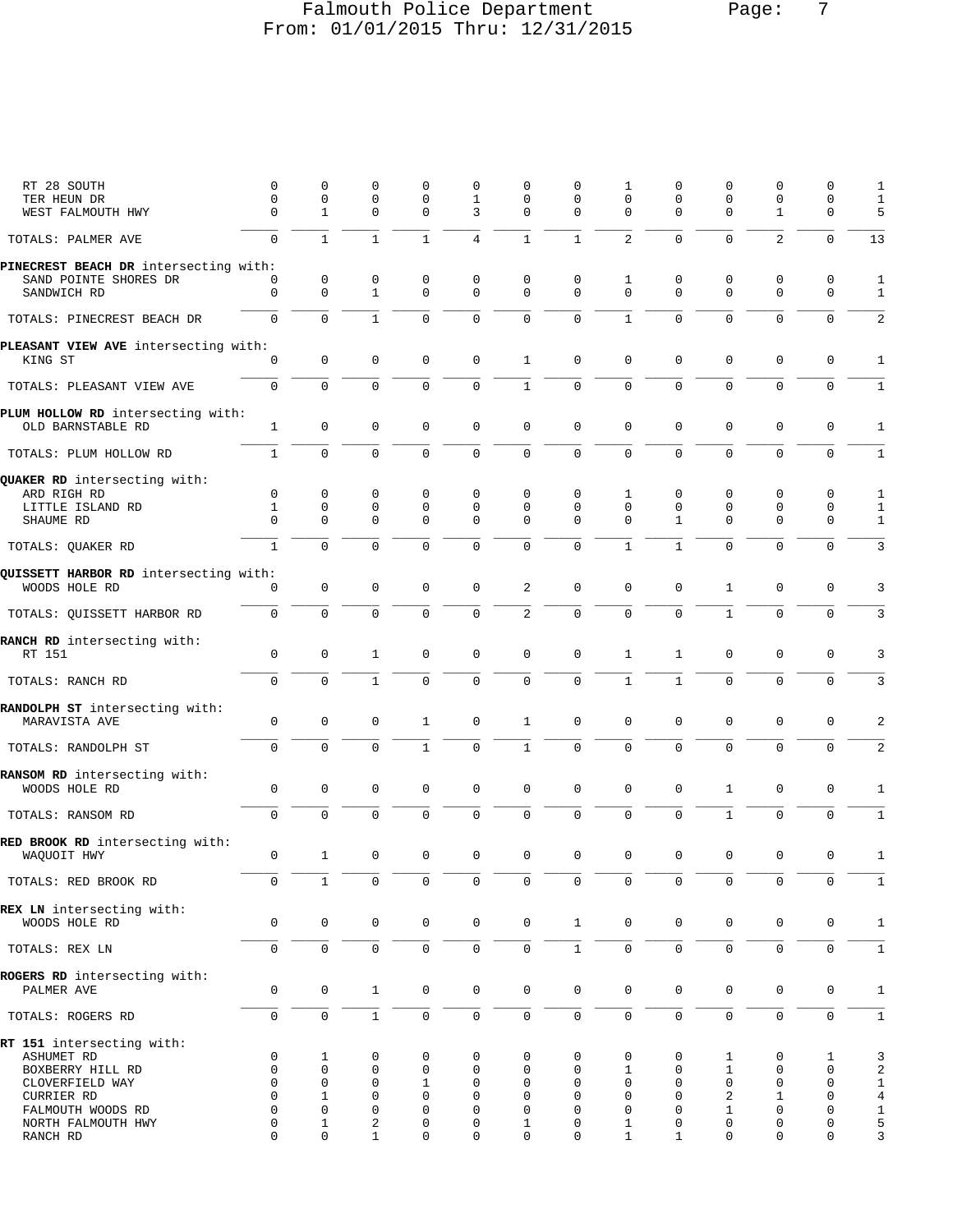### Falmouth Police Department Page: 8 From: 01/01/2015 Thru: 12/31/2015

| RT 28 N                                             | 0                   | 1                          | 0                 | 0                          | 0                 | 0                          | 0                          | 0                | 0              | 0              | 0                           | 0                          | 1                            |
|-----------------------------------------------------|---------------------|----------------------------|-------------------|----------------------------|-------------------|----------------------------|----------------------------|------------------|----------------|----------------|-----------------------------|----------------------------|------------------------------|
| RT 28 NORTH                                         | 1<br>$\mathbf 0$    | 0<br>1                     | 2<br>$\mathbf 0$  | $\mathbf 0$<br>$\mathbf 0$ | 1<br>3            | 0<br>0                     | 2<br>3                     | $\mathbf 0$<br>1 | 0<br>0         | 0<br>$\Omega$  | 0<br>0                      | 0<br>1                     | 6<br>9                       |
| RT 28 SOUTH<br>SAM TURNER RD                        | 0                   | 1                          | 0                 | 0                          | 0                 | 1                          | 0                          | 0                | 0              | 0              | 0                           | 0                          | $\overline{\mathbf{c}}$      |
| SANDWICH RD                                         | 0                   | 2                          | 0                 | 1                          | 0                 | 0                          | 2                          | 1                | 2              | 3              | 1                           | 1                          | 13                           |
| TOTALS: RT 151                                      | $\mathbf{1}$        | 8                          | 5                 | $\overline{2}$             | 4                 | $\overline{2}$             | 7                          | 5                | 3              | 8              | $\overline{2}$              | 3                          | 50                           |
| RT 28 intersecting with:<br>RT 151                  | 0                   | $\mathbf{1}$               | $\mathbf 0$       | 0                          | 0                 | $\mathbf 0$                | $\mathsf 0$                | 0                | 0              | 0              | $\mathsf 0$                 | $\mathbf 0$                | 1                            |
| TOTALS: RT 28                                       | $\mathbf 0$         | $\mathbf{1}$               | $\mathbf 0$       | 0                          | $\mathbf{0}$      | $\mathbf 0$                | $\mathsf 0$                | 0                | 0              | $\mathbf 0$    | $\mathbf 0$                 | $\mathbf 0$                | $1\,$                        |
| RT 28 NORTH intersecting with:                      |                     |                            |                   |                            |                   |                            |                            |                  |                |                |                             |                            |                              |
| BRICK KILN RD<br>RT 151                             | 0<br>1              | 0<br>$\mathbf 0$           | $\mathbf 0$<br>2  | 0<br>$\mathbf 0$           | 1<br>$\mathbf{1}$ | $\mathbf 0$<br>$\mathbf 0$ | $\mathsf 0$<br>2           | 0<br>$\Omega$    | 0<br>$\Omega$  | 0<br>$\Omega$  | $\mathsf 0$<br>$\mathbf{0}$ | $\mathbf 0$<br>$\mathbf 0$ | $\mathbf 1$<br>6             |
| TOTALS: RT 28 NORTH                                 | $\mathbf{1}$        | $\mathbf 0$                | $\overline{c}$    | $\mathbf 0$                | $\overline{a}$    | $\mathbf 0$                | $\sqrt{2}$                 | $\mathbf 0$      | 0              | $\mathbf 0$    | $\mathbf 0$                 | $\mathbf 0$                | 7                            |
| RT 28 SOUTH intersecting with:<br>BRICK KILN RD     | 0                   | 0                          | 0                 | 0                          | 0                 | 0                          | 0                          | 1                | 0              | 0              | 0                           | 0                          |                              |
| PALMER AVE                                          | 0                   | $\mathbf 0$                | 0                 | $\mathbf 0$                | 0                 | 0                          | $\mathbf 0$                | $\mathbf{1}$     | 0              | 0              | 0                           | 0                          | 1<br>$1\,$                   |
| RT 151                                              | $\Omega$            | 1                          | 0                 | $\mathbf 0$                | 3                 | 0                          | 3                          | 1                | 0              | 0              | 0                           | 1                          | 9                            |
| THOMAS B LANDERS RD                                 | $\Omega$            | 1                          | 0                 | 0                          | 0                 | 0                          | 0                          | 0                | 0              | $\Omega$       | 0                           | $\mathbf 0$                | $\mathbf{1}$                 |
| WEST FALMOUTH HWY                                   | $\Omega$            | $\Omega$                   | $\mathbf 0$       | $\mathbf 0$                | $\mathbf{0}$      | $\mathbf 0$                | $\mathbf 0$                | $\mathbf{1}$     | $\Omega$       | $\Omega$       | 0                           | $\mathbf 0$                | $\mathbf{1}$                 |
| TOTALS: RT 28 SOUTH                                 | $\mathbf 0$         | $\overline{2}$             | $\mathbf 0$       | $\mathbf 0$                | 3                 | $\mathbf 0$                | 3                          | 4                | 0              | $\mathbf 0$    | $\Omega$                    | $\mathbf{1}$               | 13                           |
| SAINT MARKS RD intersecting with:<br>TEATICKET PATH | 0                   | 0                          | $\mathbf{1}$      | 0                          | 0                 | 0                          | 0                          | $\mathbf 0$      | 0              | $\mathbf 0$    | $\mathsf 0$                 | 0                          | 1                            |
| TOTALS: SAINT MARKS RD                              | $\mathbf 0$         | $\mathbf 0$                | $\mathbf{1}$      | $\mathbf 0$                | $\mathbf 0$       | $\mathbf 0$                | $\mathsf 0$                | $\mathbf 0$      | 0              | $\mathbf 0$    | $\mathbf 0$                 | $\mathbf 0$                | $1\,$                        |
| SAM TURNER intersecting with:<br><b>BRAEBURN CT</b> | 0                   | 0                          | 0                 | $\mathbf 0$                | 0                 | $\mathbf 0$                | $\mathsf 0$                | 0                | 0              | 0              | $\mathsf 0$                 | 1                          | 1                            |
| TOTALS: SAM TURNER                                  | $\mathbf 0$         | $\mathbf 0$                | $\mathbf 0$       | $\mathbf 0$                | 0                 | $\mathbf 0$                | $\mathbf 0$                | $\mathbf 0$      | 0              | $\mathbf 0$    | $\mathbf 0$                 | $\mathbf{1}$               | $\mathbf{1}$                 |
| SAM TURNER RD intersecting with:                    |                     |                            |                   |                            |                   |                            |                            |                  |                |                |                             |                            |                              |
| RT 151                                              | $\mathsf{O}\xspace$ | $\mathbf{1}$               | $\mathbf 0$       | $\mathsf 0$                | 0                 | $\mathbf{1}$               | $\mathsf 0$                | $\mathbf 0$      | 0              | $\mathbf 0$    | $\mathsf 0$                 | $\mathbf 0$                | 2                            |
| TOTALS: SAM TURNER RD                               | $\mathbf 0$         | $1\,$                      | $\mathsf 0$       | $\mathbf 0$                | $\mathbf{0}$      | $\mathbf{1}$               | $\mathsf 0$                | 0                | 0              | 0              | $\mathbf 0$                 | $\mathbf 0$                | $\overline{\mathbf{c}}$      |
| SAND POINTE SHORES DR intersecting with:            |                     |                            |                   |                            |                   |                            |                            |                  |                |                |                             |                            |                              |
| PINECREST BEACH DR<br>SHAGBARK LN                   | 0<br>$\mathbf 0$    | $\mathsf 0$<br>$\mathbf 0$ | 0<br>$\mathbf{1}$ | 0<br>$\mathbf 0$           | 0<br>0            | $\mathbf 0$<br>$\mathbf 0$ | $\mathsf 0$<br>$\mathsf 0$ | 1<br>$\mathbf 0$ | 0<br>0         | 0<br>0         | 0<br>$\mathbf{0}$           | $\mathbf 0$<br>$\mathbf 0$ | $\mathbf{1}$<br>$\mathbf{1}$ |
| TOTALS: SAND POINTE SHORES DR                       | $\mathbf 0$         | $\mathbf 0$                | $\mathbf{1}$      | $\mathbf 0$                | $\mathbf 0$       | $\mathbf 0$                | $\mathbf 0$                | $\mathbf{1}$     | 0              | $\mathbf 0$    | $\mathbf 0$                 | $\mathbf 0$                | $\overline{\mathbf{c}}$      |
|                                                     |                     |                            |                   |                            |                   |                            |                            |                  |                |                |                             |                            |                              |
| SANDWICH RD intersecting with:<br>ASHUMET RD        | 0                   | $\mathbf 0$                | $\mathsf 0$       | 0                          | 0                 | 0                          | $\mathsf 0$                | 0                | 1              | $\mathsf 0$    | 0                           | 0                          | 1                            |
| BITTERSWEET RD                                      | 0                   | $\mathbf 0$                | 0                 | $\mathsf{O}\xspace$        | 0                 | $\mathbf 0$                | 0                          | $\overline{0}$   | $\overline{0}$ | $\mathsf{O}$   | 0                           | $\mathbf{1}$               | 1                            |
| BRICK KILN RD                                       | 0                   | 0                          | 0                 | 0                          | 2                 | 0                          | 2                          | $\mathbf{1}$     | 1              | 1              | 0                           | $\mathbf 0$                | 7                            |
| CORRINE DR                                          | 0                   | 0                          | 0                 | 0                          | 0                 | 0                          | 0                          | 0                | 0              | 0              | 0                           | 1                          | 1                            |
| HAYWAY RD                                           | 0                   | 0                          | 1                 | $\mathbf 0$                | 0                 | 1                          | 0                          | 0                | 0              | 0              | 0                           | 0                          | $\sqrt{2}$                   |
| JOHN PARKER RD                                      | 1                   | 0                          | 0                 | 0                          | 0                 | 0                          | 0                          | 0                | 0              | 0              | 0                           | 0                          | $\mathbf 1$                  |
| PINECREST BEACH DR                                  | 0<br>$\Omega$       | 0                          | 1                 | 0                          | 0                 | 0<br>U                     | 0                          | 0                | 0              | 0              | 0                           | $\Omega$                   | $\mathbf 1$                  |
| RT 151<br>TEATICKET HWY                             | 0                   | 2<br>1                     | 0<br>0            | 1<br>$\mathbf 0$           | 0<br>1            | 0                          | 2<br>0                     | 1<br>1           | 2<br>0         | 3<br>0         | 1<br>0                      | 1<br>0                     | $13$<br>3                    |
| THOMAS B LANDERS RD                                 | 0                   | 0                          | 1                 | 0                          | 0                 | 0                          | 0                          | 0                | U              | U              | 0                           | $\Omega$                   | 1                            |
| TURNER RD                                           | 0                   | 0                          | 0                 | $\mathbf 0$                | 0                 | 0                          | 0                          | 0                | 0              | $\Omega$       | 0                           | 1                          | 1                            |
| WHITE PINE LN                                       | $\Omega$            | $\Omega$                   | 0                 | $\mathbf 0$                | $\mathbf{0}$      | $\mathbf 0$                | 0                          | $\Omega$         | $\Omega$       | $\Omega$       | 1                           | $\mathbf 0$                | $\mathbf{1}$                 |
| TOTALS: SANDWICH RD                                 | $\mathbf{1}$        | 3                          | 3                 | $\mathbf{1}$               | 3                 | $\,1\,$                    | $\overline{4}$             | 3                | 4              | $\overline{4}$ | $\overline{c}$              | 4                          | 33                           |
| SCRANTON AVE intersecting with:<br>MAIN ST          | 0                   | 0                          | 0                 | 0                          | 0                 | 2                          | $\mathsf 0$                | 0                | 0              | $\mathbf 0$    | 0                           | 0                          | 2                            |
| TOTALS: SCRANTON AVE                                | 0                   | $\mathsf{O}\xspace$        | $\mathbf 0$       | $\mathbf 0$                | $\mathbf 0$       | $\overline{\mathbf{c}}$    | 0                          | $\mathsf{O}$     | 0              | 0              | $\mathsf 0$                 | 0                          | 2                            |
| SEACOAST SHORES BLVD intersecting with:             |                     |                            |                   |                            |                   |                            |                            |                  |                |                |                             |                            |                              |
| WOODSIDE DR                                         | 0                   | 0                          | 0                 | 0                          | 0                 | $\mathbf 0$                | $\mathbf 0$                | $\mathbf 0$      | 0              | 0              | $\mathsf{0}$                | $\mathbf{1}$               | 1                            |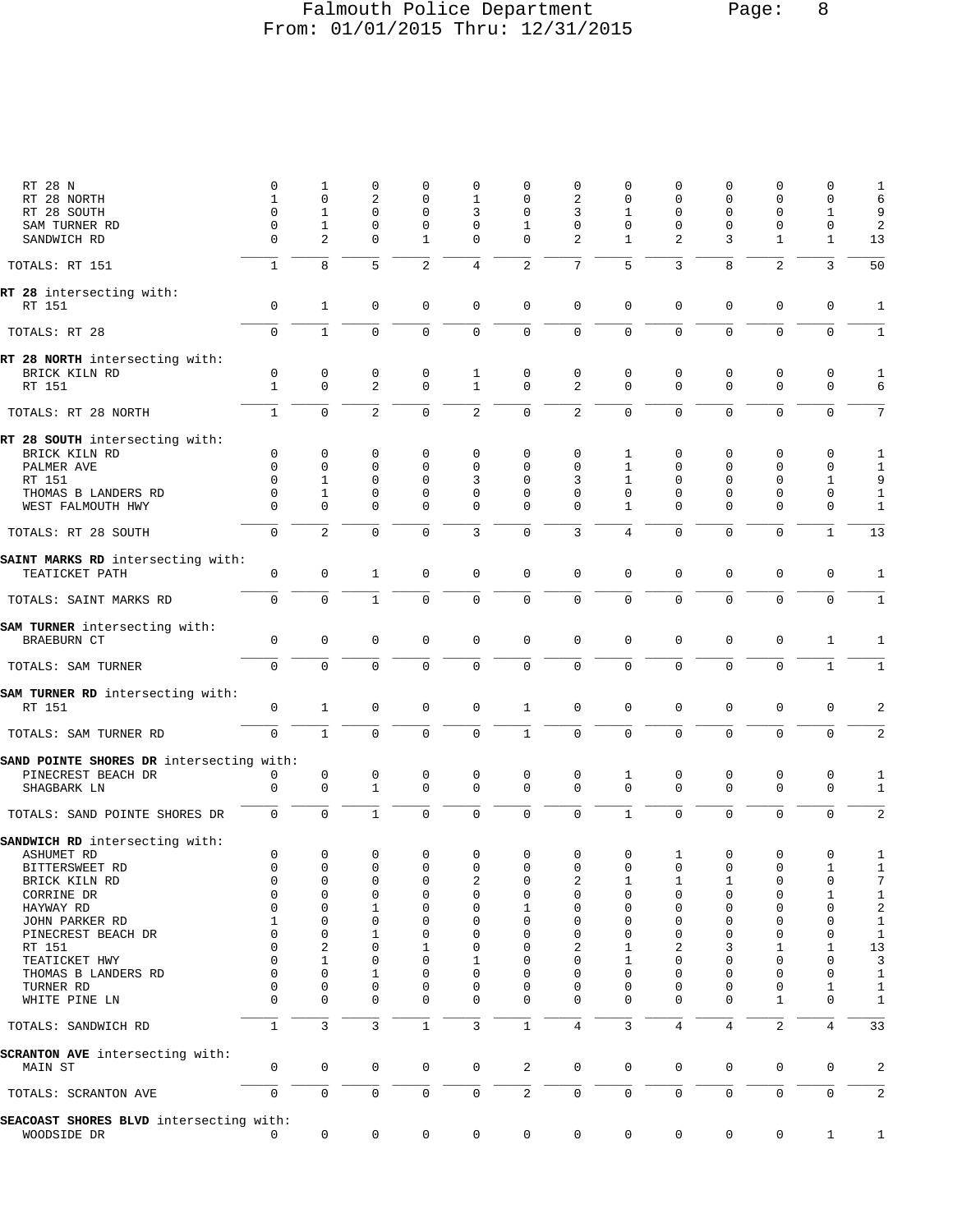### Falmouth Police Department Page: 9 From: 01/01/2015 Thru: 12/31/2015

| TOTALS: SEACOAST SHORES BLVD                            | $\mathbf 0$              | 0              | 0              | $\Omega$     | $\Omega$     | 0                   | $\mathbf 0$      | $\Omega$     | $\mathbf 0$      | $\mathbf 0$  | $\mathbf{0}$        | 1                | 1                            |
|---------------------------------------------------------|--------------------------|----------------|----------------|--------------|--------------|---------------------|------------------|--------------|------------------|--------------|---------------------|------------------|------------------------------|
| SHAGBARK LN intersecting with:<br>SAND POINTE SHORES DR | $\mathbf 0$              | $\Omega$       | $\mathbf{1}$   | $\Omega$     | 0            | 0                   | $\mathbf{0}$     | $\Omega$     | $\Omega$         | $\Omega$     | $\Omega$            | 0                | 1                            |
| TOTALS: SHAGBARK LN                                     | $\mathbf 0$              | 0              | $\mathbf{1}$   | $\Omega$     | $\mathbf{0}$ | $\mathbf 0$         | $\mathbf{0}$     | $\Omega$     | $\mathbf 0$      | $\mathbf 0$  | $\mathbf{0}$        | $\mathbf 0$      | 1                            |
| SHAUME RD intersecting with:<br><b>OUAKER RD</b>        | $\mathbf 0$              | 0              | $\mathbf 0$    | $\mathbf 0$  | 0            | 0                   | $\mathbf{0}$     | $\mathbf 0$  | $\mathbf{1}$     | $\mathbf 0$  | $\mathbf{0}$        | $\mathbf 0$      | 1                            |
| TOTALS: SHAUME RD                                       | $\Omega$                 | $\Omega$       | $\Omega$       | $\Omega$     | 0            | 0                   | $\Omega$         | $\Omega$     | $\mathbf{1}$     | $\Omega$     | $\Omega$            | $\Omega$         | 1                            |
|                                                         |                          |                |                |              |              |                     |                  |              |                  |              |                     |                  |                              |
| SPRING BARS RD intersecting with:<br>DAVIS STRAITS      | 0                        | $\mathbf 0$    | 0              | 0            | 0            | 0                   | $\mathbf 0$      | 0            | 0                | $\mathbf 0$  | 1                   | $\mathbf 0$      | 1                            |
| WORCESTER CT                                            | $\Omega$                 | $\Omega$       | $\Omega$       | $\Omega$     | $\Omega$     | $\Omega$            | $\mathbf{1}$     | $\Omega$     | $\Omega$         | $\Omega$     | $\Omega$            | $\Omega$         | $\mathbf 1$                  |
| TOTALS: SPRING BARS RD                                  | 0                        | $\mathbf 0$    | $\mathbf 0$    | $\Omega$     | 0            | $\mathbf 0$         | $\mathbf{1}$     | $\mathbf{0}$ | $\mathbf 0$      | $\mathbf 0$  | $\mathbf{1}$        | $\mathbf 0$      | 2                            |
| STUDLEY ST intersecting with:<br>WAQUOIT HWY            | 1                        | $\mathbf 0$    | $\mathbf 0$    | 0            | 0            | $\mathbf 0$         | $\mathbf{0}$     | $\mathbf 0$  | 0                | $\mathbf 0$  | $\mathbf 0$         | $\mathbf 0$      | 1                            |
| TOTALS: STUDLEY ST                                      | 1                        | $\Omega$       | $\mathbf 0$    | $\Omega$     | $\Omega$     | 0                   | $\mathbf{0}$     | $\Omega$     | $\Omega$         | $\Omega$     | $\Omega$            | $\Omega$         | 1                            |
| SURF DR intersecting with:<br>MILL RD                   | $\mathbf 0$              | 0              | $\mathbf 0$    | $\mathbf{1}$ | 0            | 0                   | $\mathbf{0}$     | $\mathbf 0$  | $\mathbf 0$      | $\mathbf 0$  | $\mathbf{0}$        | $\mathbf 0$      | 1                            |
| TOTALS: SURF DR                                         | $\mathbf 0$              | $\mathbf 0$    | $\mathbf 0$    | $\mathbf{1}$ | 0            | $\mathbf 0$         | $\mathbf 0$      | $\Omega$     | $\mathbf 0$      | $\mathbf 0$  | $\mathbf 0$         | $\mathbf 0$      | $\mathbf{1}$                 |
| TEATICKET HWY intersecting with:                        |                          |                |                |              |              |                     |                  |              |                  |              |                     |                  |                              |
| CEDAR MEADOWS LN                                        | 0                        | 0              | 0              | 0            | 0            | 0                   | 1                | 0            | 0                | 0            | 1                   | 0                | 2                            |
| JONES RD                                                | $\Omega$                 | $\Omega$       | 0              | 0            | $\Omega$     | 1                   | $\Omega$         | $\Omega$     | 1                | 1            | $\Omega$            | 0                | 3                            |
| MARAVISTA AVE EXT                                       | $\Omega$                 | $\Omega$       | $\mathbf{1}$   | 0            | $\Omega$     | $\Omega$            | $\mathbf{1}$     | $\Omega$     | $\mathbf{1}$     | $\mathbf 0$  | $\mathbf{0}$        | 1                | $\overline{4}$               |
| OX BOW RD                                               | 0                        | $\mathbf{1}$   | $\Omega$       | $\mathbf 0$  | 0            | $\Omega$            | $\mathbf 0$      | 0            | $\Omega$         | 0            | $\mathbf 0$         | $\mathbf 0$      | $\mathbf{1}$                 |
| SANDWICH RD                                             | 0                        | $\mathbf{1}$   | $\Omega$       | $\Omega$     | $\mathbf{1}$ | $\Omega$            | $\Omega$         | $\mathbf{1}$ | $\Omega$         | $\Omega$     | $\Omega$            | $\Omega$         | 3                            |
| TEATICKET PATH                                          | $\Omega$                 | $\Omega$       | $\Omega$       | $\mathbf{1}$ | 0            | 1                   | $\Omega$         | $\Omega$     | 0                | $\Omega$     | $\Omega$            | 0                | 2                            |
| TROTTING PARK RD                                        | $\Omega$                 | $\Omega$       | $\mathbf{1}$   | $\Omega$     | $\Omega$     | $\Omega$            | $\Omega$         | $\Omega$     | $\Omega$         | $\Omega$     | $\Omega$            | $\Omega$         | 1                            |
| TOTALS: TEATICKET HWY                                   | $\mathbf 0$              | $\overline{2}$ | $\overline{2}$ | $\mathbf{1}$ | $\mathbf{1}$ | $\overline{a}$      | $\overline{a}$   | $\mathbf{1}$ | 2                | $\mathbf{1}$ | $\mathbf{1}$        | $\mathbf{1}$     | 16                           |
| TEATICKET PATH intersecting with:                       |                          |                |                |              |              |                     |                  |              |                  |              |                     |                  |                              |
| SAINT MARKS RD                                          | 0                        | 0              | 1              | 0            | 0            | 0                   | 0                | 0            | 0                | 0            | 0                   | 0                | 1                            |
| TEATICKET HWY                                           | $\mathbf 0$              | $\Omega$       | $\mathbf 0$    | $\mathbf{1}$ | $\Omega$     | $\mathbf{1}$        | $\Omega$         | $\Omega$     | $\Omega$         | $\Omega$     | $\Omega$            | $\mathbf 0$      | 2                            |
|                                                         | $\Omega$                 | $\Omega$       | $\mathbf{1}$   | $\mathbf{1}$ | $\Omega$     | $\mathbf{1}$        | $\mathbf{0}$     | $\Omega$     | $\Omega$         | $\Omega$     | $\Omega$            | $\Omega$         | 3                            |
| TOTALS: TEATICKET PATH                                  |                          |                |                |              |              |                     |                  |              |                  |              |                     |                  |                              |
| TER HEUN DR intersecting with:<br>PALMER AVE            | $\mathbf 0$              | $\mathbf 0$    | $\mathbf 0$    | $\mathbf 0$  | $\mathbf{1}$ | $\mathbf 0$         | $\mathbf 0$      | $\mathbf 0$  | 0                | $\mathbf 0$  | $\mathbf 0$         | 0                | 1                            |
| TOTALS: TER HEUN DR                                     | $\mathbf 0$              | $\mathbf 0$    | $\mathbf 0$    | $\Omega$     | $\mathbf{1}$ | $\mathbf 0$         | $\mathbf{0}$     | 0            | $\mathbf 0$      | $\mathbf 0$  | $\mathbf{0}$        | $\Omega$         | $\mathbf{1}$                 |
| THOMAS B LANDERS RD intersecting with:                  |                          |                |                |              |              |                     |                  |              |                  |              |                     |                  |                              |
| RT 28 SOUTH                                             | 0                        | 1              | 0              | 0            | 0            | 0                   | 0                | 0            | 0                | 0            | 0                   | 0                | $\mathbf{1}$                 |
| SANDWICH RD<br>TRADESMAN CIR                            | $\Omega$<br>$\mathbf{1}$ | 0<br>0         | 1<br>0         | 0<br>0       | 0<br>0       | 0<br>0              | 0<br>$\mathbf 0$ | 0<br>0       | 0<br>$\mathbf 0$ | 0<br>0       | 0<br>$\mathbf{0}$   | 0<br>$\mathbf 0$ | $\mathbf{1}$<br>$\mathbf{1}$ |
| TOTALS: THOMAS B LANDERS RD                             | $\mathbf{1}$             | $\mathbf{1}$   | $\mathbf{1}$   | 0            | 0            | 0                   | $\mathbf 0$      | $\mathbf{0}$ | 0                | $\mathsf 0$  | $\mathsf 0$         | $\mathbf 0$      | 3                            |
|                                                         |                          |                |                |              |              |                     |                  |              |                  |              |                     |                  |                              |
| TRADESMAN CIR intersecting with:<br>THOMAS B LANDERS RD | $\mathbf{1}$             | $\mathsf 0$    | $\mathbf 0$    | $\mathsf{O}$ | 0            | $\mathbf 0$         | $\mathbf 0$      | $\mathbf 0$  | 0                | 0            | 0                   | 0                | 1                            |
| TOTALS: TRADESMAN CIR                                   | $\mathbf{1}$             | $\mathsf{O}$   | $\mathbf 0$    | $\mathbf 0$  | 0            | $\mathsf{O}$        | $\mathbf 0$      | $\mathbf 0$  | 0                | $\mathbf 0$  | $\mathsf 0$         | $\mathbf 0$      | $\mathbf{1}$                 |
| TROTTING PARK RD intersecting with:<br>TEATICKET HWY    | 0                        | 0              | 1              | 0            | 0            | $\mathbf 0$         | $\mathbf 0$      | $\mathbf 0$  | 0                | 0            | 0                   | 0                | 1                            |
| TOTALS: TROTTING PARK RD                                | $\mathbf 0$              | 0              | $\mathbf{1}$   | 0            | 0            | 0                   | $\mathbf 0$      | 0            | 0                | 0            | $\mathbf 0$         | $\mathbf 0$      | 1                            |
| TURNER RD intersecting with:                            |                          |                |                |              |              |                     |                  |              |                  |              |                     |                  |                              |
| SANDWICH RD                                             | 0                        | 0              | 0              | 0            | 0            | 0                   | $\mathbf 0$      | $\mathbf 0$  | 0                | $\mathbf 0$  | 0                   | 1                | 1                            |
| TOTALS: TURNER RD                                       | $\mathsf{O}\xspace$      | 0              | $\mathsf 0$    | 0            | 0            | $\mathsf{O}\xspace$ | $\mathbf 0$      | 0            | 0                | $\mathsf 0$  | $\mathsf{O}\xspace$ | $\mathbf{1}$     | $1\,$                        |